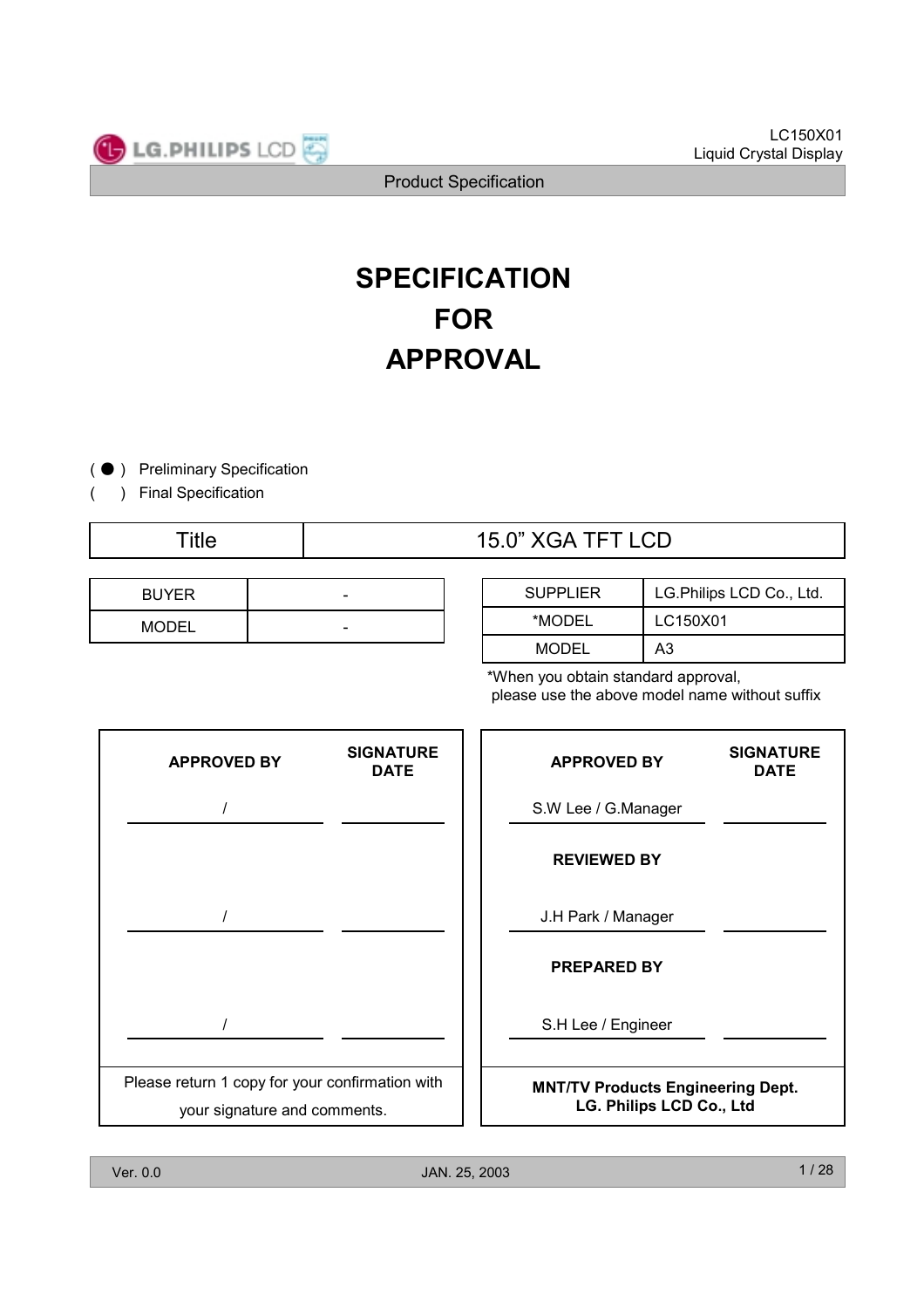

# **Contents**

| <b>No</b>      | <b>ITEM</b>                       | Page           |
|----------------|-----------------------------------|----------------|
|                | <b>COVER</b>                      | $\mathbf{1}$   |
|                | <b>CONTENTS</b>                   | $\overline{2}$ |
|                | <b>RECORD OF REVISIONS</b>        | 3              |
| $\mathbf{1}$   | <b>GENERAL DESCRIPTION</b>        | 4              |
| $\overline{2}$ | ABSOLUTE MAXIMUM RATINGS          | 5              |
| $\mathbf{3}$   | ELECTRICAL SPECIFICATIONS         | 6              |
| $3 - 1$        | ELECTRICAL CHARACTREISTICS        | 6              |
| $3 - 2$        | <b>INTERFACE CONNECTIONS</b>      | 9              |
| $3-3$          | SIGNAL TIMING SPECIFICATIONS      | 13             |
| $3 - 4$        | SIGNAL TIMING WAVEFORMS           | 14             |
| $3-5$          | <b>COLOR INPUT DATA REFERNECE</b> | 15             |
| $3-6$          | POWER SEQUENCE                    | 16             |
| 4              | OPTICAL SFECIFICATIONS            | 17             |
| 5              | MECHANICAL CHARACTERISTICS        | 21             |
| 6              | <b>RELIABLITY</b>                 | 24             |
| $\overline{7}$ | <b>INTERNATIONAL STANDARDS</b>    | 25             |
| $7 - 1$        | <b>SAFETY</b>                     | 25             |
| $7 - 2$        | <b>EMC</b>                        | 25             |
| 8              | <b>PACKING</b>                    | 26             |
| $8 - 1$        | DESIGNATION OF LOT MARK           | 26             |
| $8 - 2$        | <b>PACKING FORM</b>               | 26             |
| 9              | <b>PRECAUTIONS</b>                | 27             |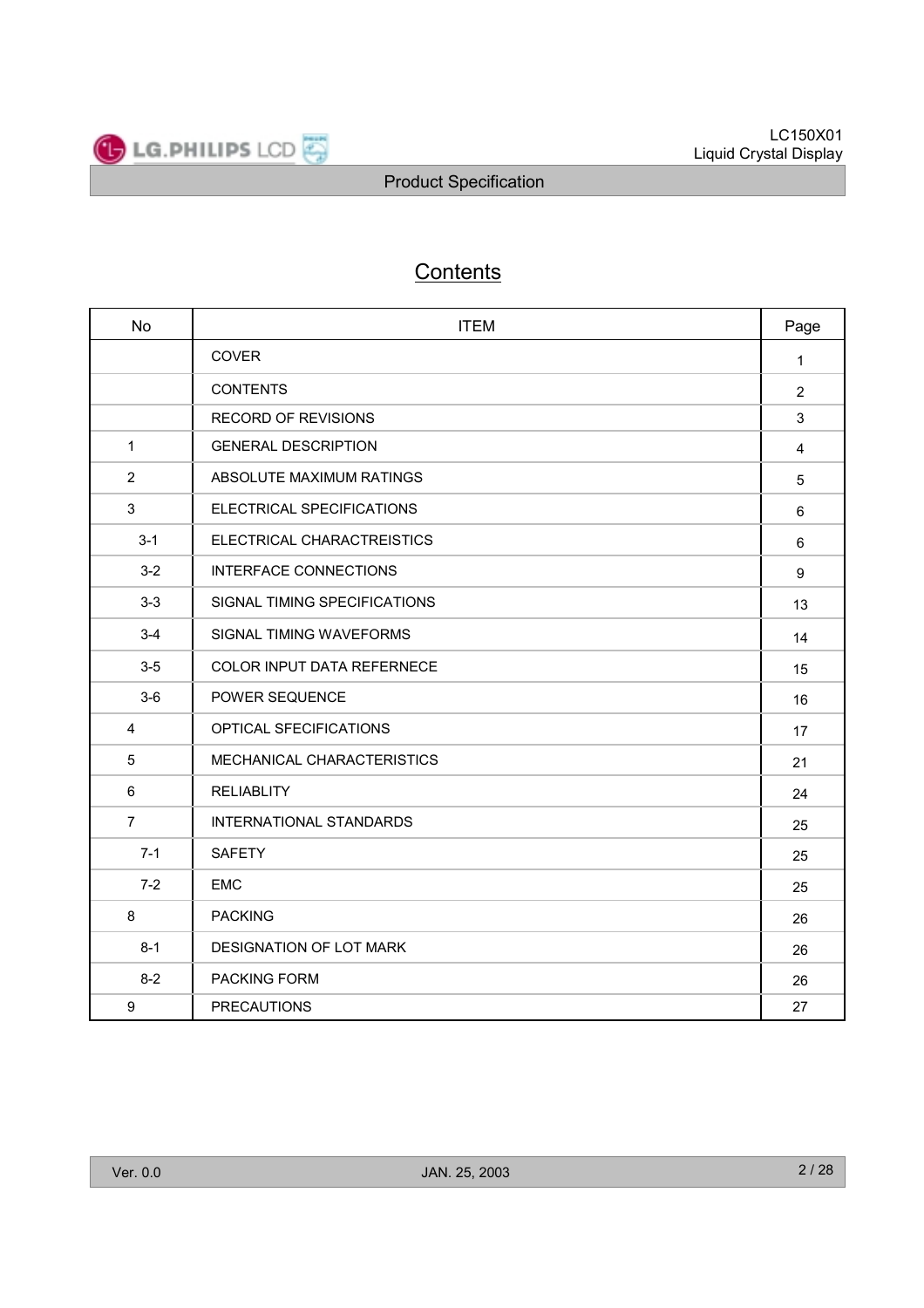

# **RECORD OF REVISIONS**

| Revision No | <b>Revision Date</b> | Page   | <b>DESCRIPTION</b>               |
|-------------|----------------------|--------|----------------------------------|
| $0.0\,$     | Jan.25.2003          | $\Box$ | <b>Preliminary Specification</b> |
|             |                      |        |                                  |
|             |                      |        |                                  |
|             |                      |        |                                  |
|             |                      |        |                                  |
|             |                      |        |                                  |
|             |                      |        |                                  |
|             |                      |        |                                  |
|             |                      |        |                                  |
|             |                      |        |                                  |
|             |                      |        |                                  |
|             |                      |        |                                  |
|             |                      |        |                                  |
|             |                      |        |                                  |
|             |                      |        |                                  |
|             |                      |        |                                  |
|             |                      |        |                                  |
|             |                      |        |                                  |
|             |                      |        |                                  |
|             |                      |        |                                  |
|             |                      |        |                                  |
|             |                      |        |                                  |
|             |                      |        |                                  |
|             |                      |        |                                  |
|             |                      |        |                                  |
|             |                      |        |                                  |
|             |                      |        |                                  |
|             |                      |        |                                  |
|             |                      |        |                                  |
|             |                      |        |                                  |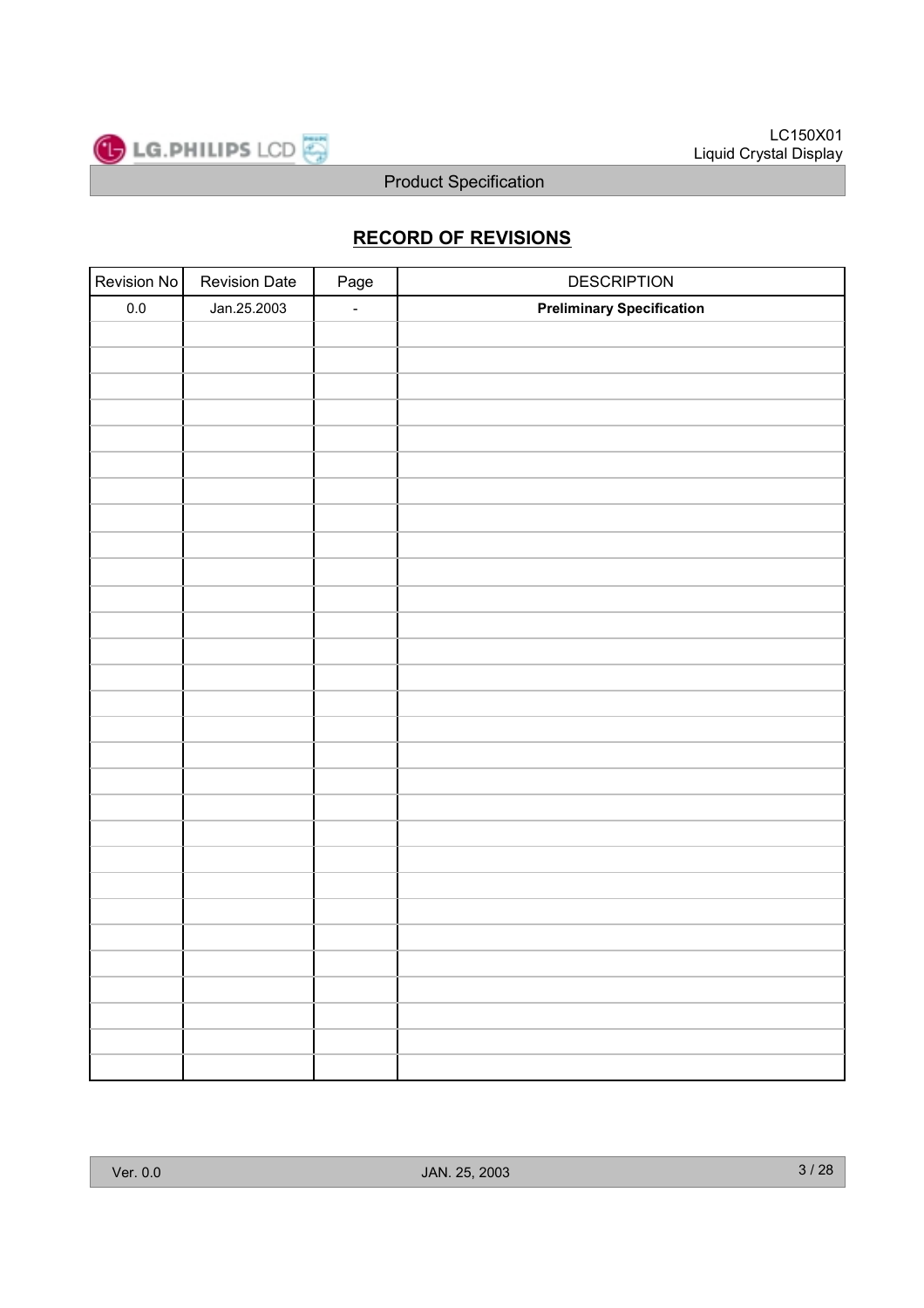

# **1. General Description**

LC150X01 is a Color Active Matrix Liquid Crystal Display with an integral Cold Cathode Fluorescent Lamp(CCFL) backlight system. The matrix employs a-Si Thin Film Transistor as the active element. It is a transmissive type display operating in the normally black mode. It has a 15.0 inch diagonally measured active display area with XGA resolution (768 vertical by 1024 horizontal pixel array) Each pixel is divided into Red, Green and Blue sub-pixels or dots which are arranged in vertical stripes. Gray scale or the brightness of the sub-pixel color is determined with a 8-bit gray scale signal for each dot, thus, presenting a palette of more than 16,7M(True) colors.

It has been designed to apply the 8Bit LVDS interface.

It is intended to support LCD TV, PCTV where high brightness, super wide viewing angle, high color saturation, and high color are important.



#### **General Features**

| Active Screen Size            | 15.0 inches (38.016cm) diagonal (Aspect ratio 4:3)                           |      |
|-------------------------------|------------------------------------------------------------------------------|------|
| <b>Outline Dimension</b>      | 332.8(H) x 262.8 (V) x 22.0(D) mm (Typ.)                                     |      |
| Pixel Pitch                   | $0.297$ mm x $0.297$ mm                                                      |      |
| Pixel Format                  | 1024 horiz. By 768 vert. Pixels RGB strip arrangement                        |      |
| Color Depth                   | 8bit, 16,7 M colors                                                          |      |
| Luminance, White              | 450 cd/m <sup>2</sup> (Center 1 points Typ.)                                 |      |
| Viewing Angle (CR>10)         | R/L, 170(Typ.) U/D 170(Typ)                                                  |      |
| <b>Power Consumption</b>      | Total 25.5 Watt(Typ.) (2.0 Watt@VLCD,23.5 Watt@450cd <sup>2</sup> /Lamp=7mA) |      |
| Weight                        | 1,850 g (Typ.)                                                               |      |
| <b>Display Operating Mode</b> | Transmissive mode, normally black                                            |      |
| Surface Treatment             | Hard coating(3H) & Anti-glare (Haze 13%) treatment of the front polarizer    |      |
|                               |                                                                              |      |
| Ver. $0.0$                    | JAN. 25, 2003                                                                | 4/28 |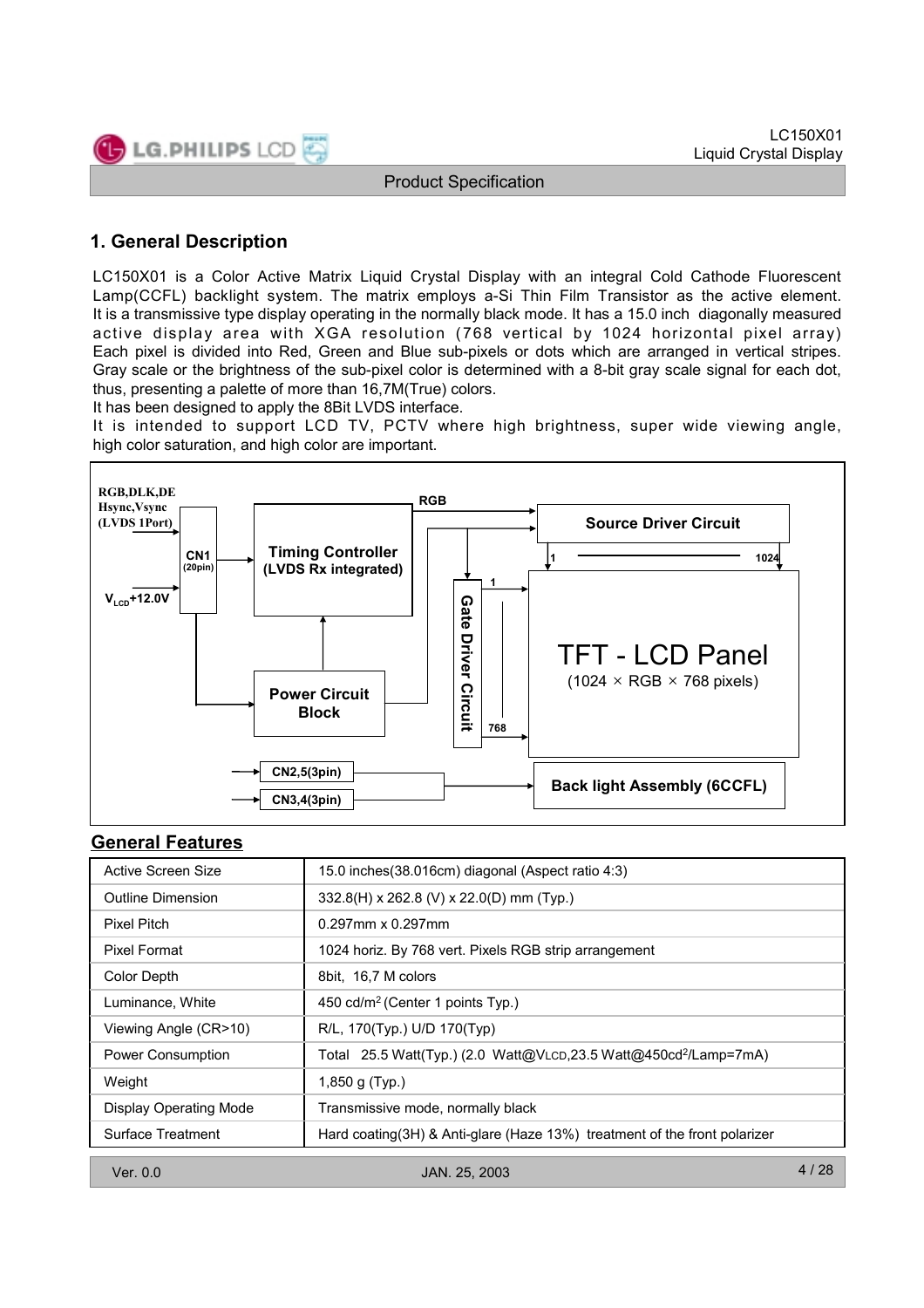

#### **2. Absolute Maximum Ratings**

The following are maximum values which, if exceeded, may cause faulty operation or damage to the unit.

#### **Table 1. ABSOLUTE MAXIMUM RATINGS**

| Parameter                         | Symbol      | Values |         | Units             | <b>Notes</b>     |  |
|-----------------------------------|-------------|--------|---------|-------------------|------------------|--|
|                                   |             | Min    | Max     |                   |                  |  |
| Power Input Voltage               | <b>VLCD</b> | $-0.3$ | $+14.0$ | Vdc               | at $25 \pm 3$ °C |  |
| <b>Operating Temperature</b>      | <b>TOP</b>  | 0      | 50      | $^{\circ}{\rm C}$ |                  |  |
| Storage Temperature               | <b>HST</b>  | $-20$  | 60      | $^{\circ}{\rm C}$ |                  |  |
| <b>Operating Ambient Humidity</b> | <b>HOP</b>  | 10     | 90      | %RH               |                  |  |
| <b>Storage Humidity</b>           | <b>HST</b>  | 10     | 90      | %RH               |                  |  |

Note : 1. Temperature and relative humidity range are shown in the figure below. Wet bulb temperature should be 39 °C Max, and no condensation of water.



Ver. 0.0 JAN. 25, 2003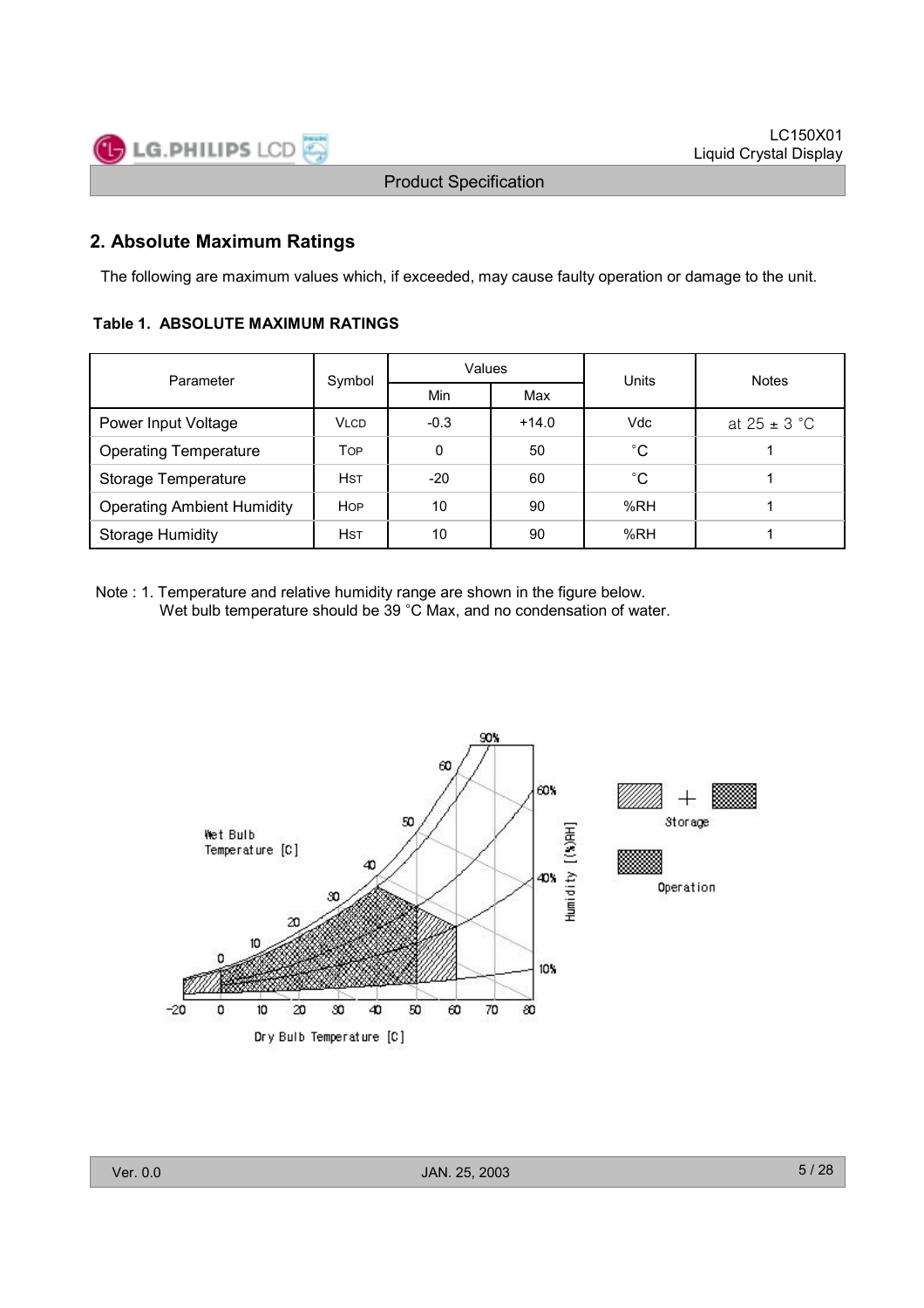

#### **3. Electrical Specifications**

#### **3-1. Electrical Characteristics**

It requires two power inputs. One is employed to power the LCD electronics and to drive the TFT array and liquid crystal. The second input power for the CCFL, is typically generated by an inverter. The inverter is an external unit to the LCDs.

#### **Table 2\_1. ELECTRICAL CHARACTERISTICS**

| Parameter                  | Symbol      |                          | Values                   | Unit | <b>Notes</b> |   |
|----------------------------|-------------|--------------------------|--------------------------|------|--------------|---|
|                            |             | Min                      | Typ                      | Max  |              |   |
| MODULE:                    |             |                          |                          |      |              |   |
| Power Supply Input Voltage | <b>VLCD</b> | 11.4                     | 12.0                     | 12.6 | <b>Vdc</b>   |   |
| Power Supply Input Current | <b>ILCD</b> | $\overline{\phantom{0}}$ | 169                      | 194  | mA           |   |
| Power Consumption          | PLCD        | ۰                        | 2.03                     | 2.33 | Watt         |   |
| Rush current               | <b>RUSH</b> | $\overline{\phantom{0}}$ | $\overline{\phantom{0}}$ | 3.0  | A            | 3 |

Note :

- 1. The specified current and power consumption are under the  $V_{LCD}$ =12.0V, 25 ± 2°C,f<sub>V</sub>=60Hz condition whereas mosaic pattern(8 x 6) is displayed and  $f<sub>V</sub>$  is the frame frequency.
- 2. The current is specified at the maximum current pattern below
- 3. The duration of rush current is about 2ms and rising time of power Input is 1ms(min.).



Mosaic Pattern(8 x 6)

Ver. 0.0 JAN. 25, 2003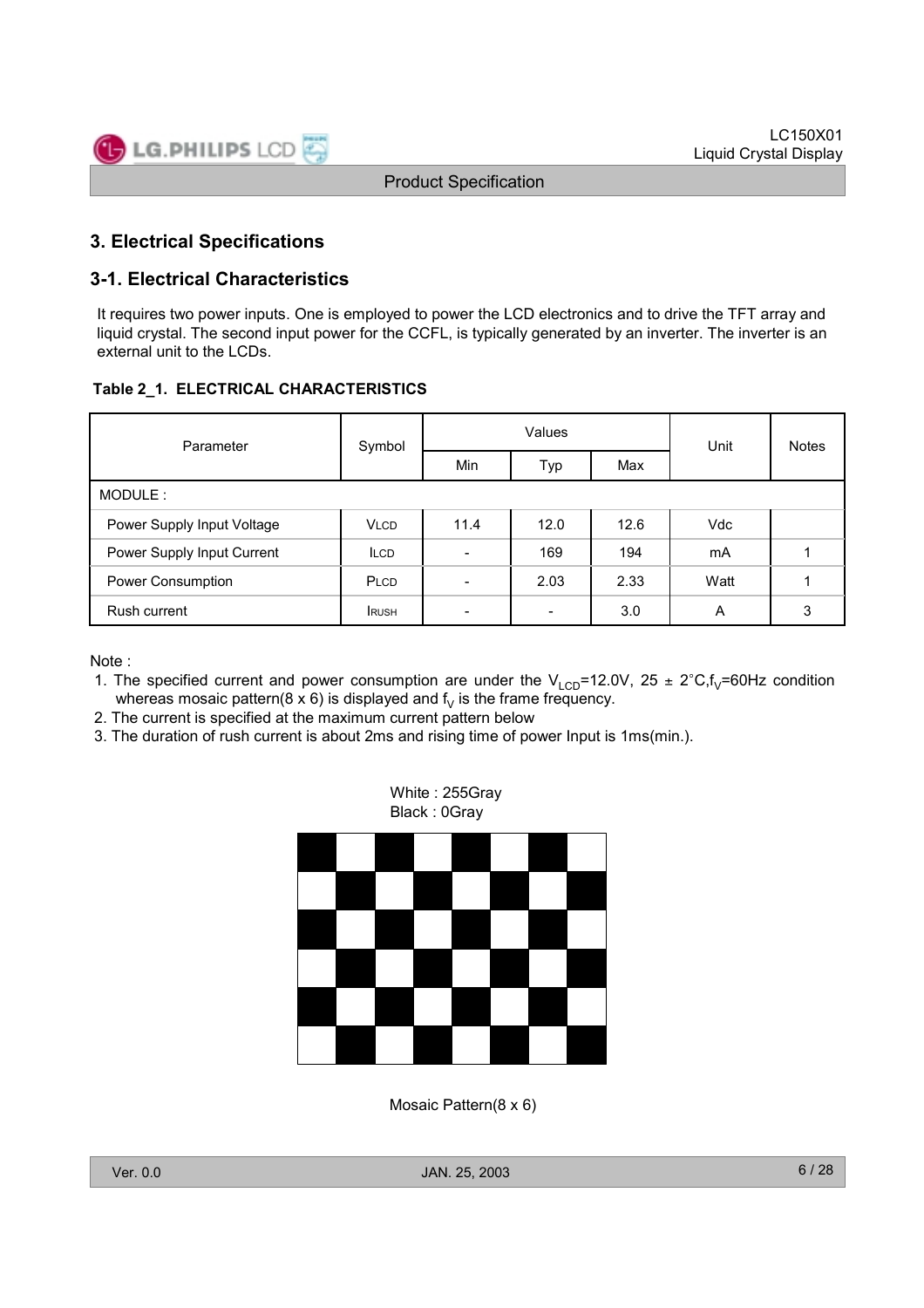

#### **Table 2\_2. ELECTRICAL CHARACTERISTICS**

| Parameter                           |                    | Symbol      |            | Values   | Unit     | <b>Notes</b>     |                |
|-------------------------------------|--------------------|-------------|------------|----------|----------|------------------|----------------|
|                                     |                    |             | <b>Min</b> | Typ      | Max      |                  |                |
| LAMP:                               |                    |             |            |          |          |                  |                |
| <b>Operating Voltage</b>            |                    | <b>VBL</b>  | 550(7.5mA) | 560(7mA) | 655(3mA) | V <sub>RMS</sub> | 1, 2           |
| <b>Operating Current</b>            |                    | <b>I</b> BL | 3.0        | 7.0      |          | $mA_{RMS}$       | 1              |
| <b>Established Starting Voltage</b> |                    | Vs          |            |          |          |                  | 1, 3           |
|                                     | at 25 $^{\circ}$ C |             |            |          | 870      | $V_{RMS}$        |                |
|                                     | at $0^{\circ}$ C   |             |            |          | 1,130    | $V_{RMS}$        |                |
| <b>Operating Frequency</b>          |                    | fbl         | 50         | 60       | 70       | kHz              | $\overline{4}$ |
| Discharge Stabilization Time        |                    | <b>Ts</b>   |            |          | 3        | Min              | 1, 5           |
| <b>Power Consumption</b>            |                    | <b>PBL</b>  |            | 23.52    | 25.86    | Watt             | 6              |
| Life Time                           |                    |             | 50,000     |          |          | <b>Hrs</b>       | 1, 7           |

Note : The design of the inverter must have specifications for the lamp in LCD Assembly**.**

- The performance of the Lamp in LCM, for example life time or brightness, is extremely influenced by the characteristics of the DC-AC inverter. So all the parameters of an inverter should be carefully designed so as not to produce too much leakage current from high-voltage output of the inverter. When you design or order the inverter, please make sure unwanted lighting caused by the mismatch of the lamp and the inverter (no lighting, flicker, etc) never occurs. When you confirm it, the LCD– Assembly should be operated in the same condition as installed in you instrument.
	- + Do not attach a conducting tape to lamp connecting wire. If the lamp wire attach to a conducting tape, TFT-LCD Module has a low luminance and the inverter has abnormal action. Because leakage current is occurred between lamp wire and conducting tape.
	- 1. Specified values are for a single lamp.
	- 2. Operating voltage is measured at  $25 \pm 2^{\circ}$ C. The variance of the voltage is  $\pm$  10%.
	- 3. The voltage above  $V_S$  should be applied to the lamps for more than 1 second for start-up. (Inverter open voltage must be more than lamp starting voltage.) Otherwise, the lamps may not be turned on. The used lamp current is the lamp typical current.
	- 4. Lamp frequency may produce interface with horizontal synchronous frequency and as a result this may cause beat on the display. Therefore lamp frequency shall be as away possible from the horizontal synchronous frequency and from its harmonics in order to prevent interference.
	- 5. Let's define the brightness of the lamp after being lighted for 5 minutes as 100%.  $T<sub>s</sub>$  is the time required for the brightness of the center of the lamp to be not less than 95%.
	- 6. The lamp power consumption shown above does not include loss of external inverter.
	- The used lamp current is the lamp typical current. ( $P_{BL}$  =  $V_{BL}$  x  $I_{BL}$  x  $N_{Lamp}$  ) 7. The life is determined as the time at which brightness of the lamp is 50% compared to that of initial value at the typical lamp current on condition of continuous operating at  $25 \pm 2^{\circ}$ C.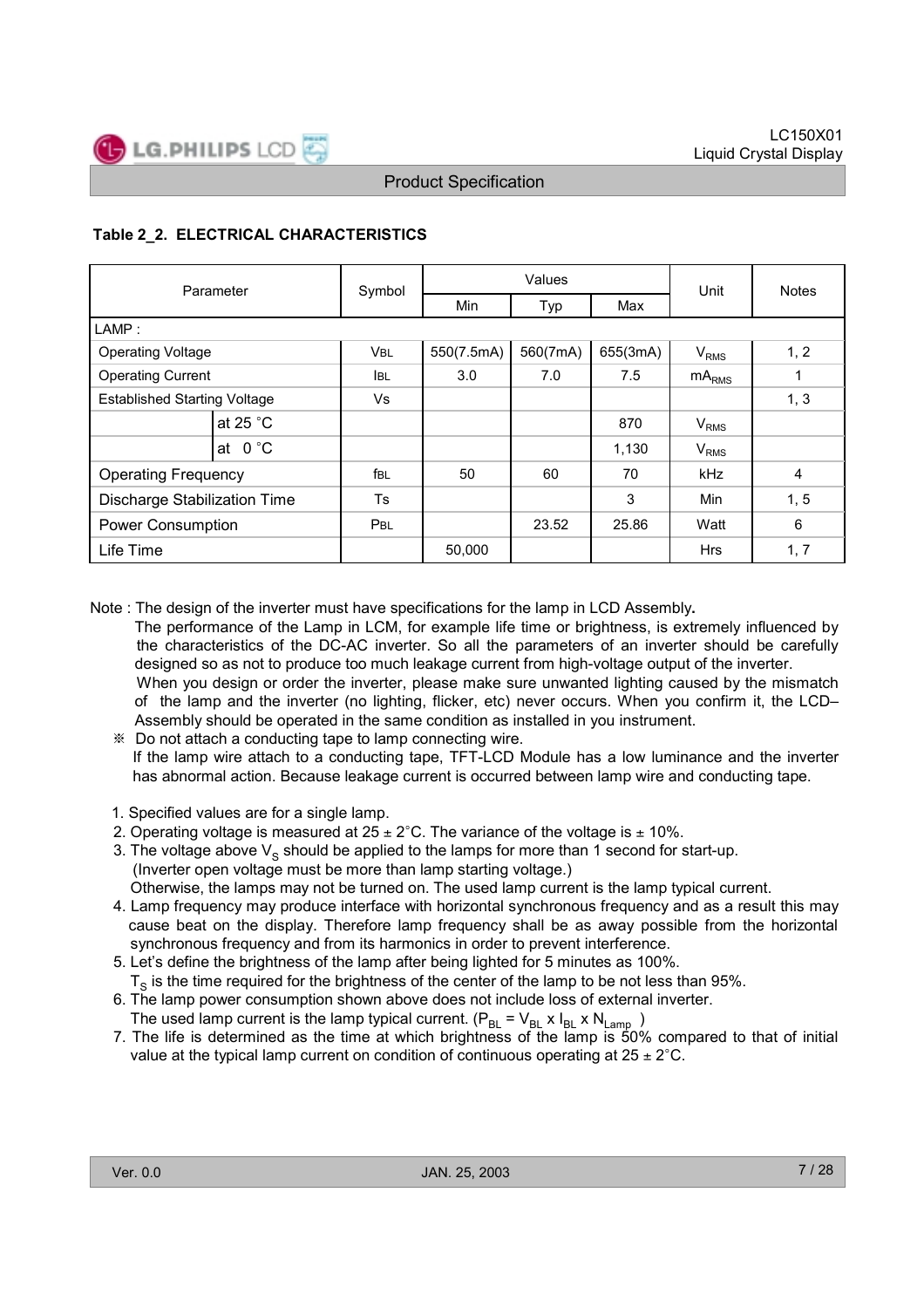

8. The output of the inverter must have symmetrical(negative and positive) voltage waveform and symmetrical current waveform (Unsymmetrical ratio is less than 10%). Please do not use the inverter which has unsymmetrical voltage and unsymmetrical current and spike wave.

Requirements for a system inverter design, which is intended to have a better display performance, a better power efficiency and a more reliable lamp, are following.

It shall help increase the lamp lifetime and reduce leakage current.

- a. The asymmetry rate of the inverter waveform should be less than 10%.
- b. The distortion rate of the waveform should be within  $\sqrt{2} \pm 10\%$ .

\* Inverter output waveform had better be more similar to ideal sine wave.



- 9. The inverter which is combined with this LCM, is highly recommended to connect coupling(ballast) condenser at the high voltage output side. When you use the inverter which has not coupling(ballast) condenser, it may cause abnormal lamp lighting because of biased mercury as time goes.
- 10.In case of edgy type back light with over 4 parallel lamps, input current and voltage wave form should be synchronized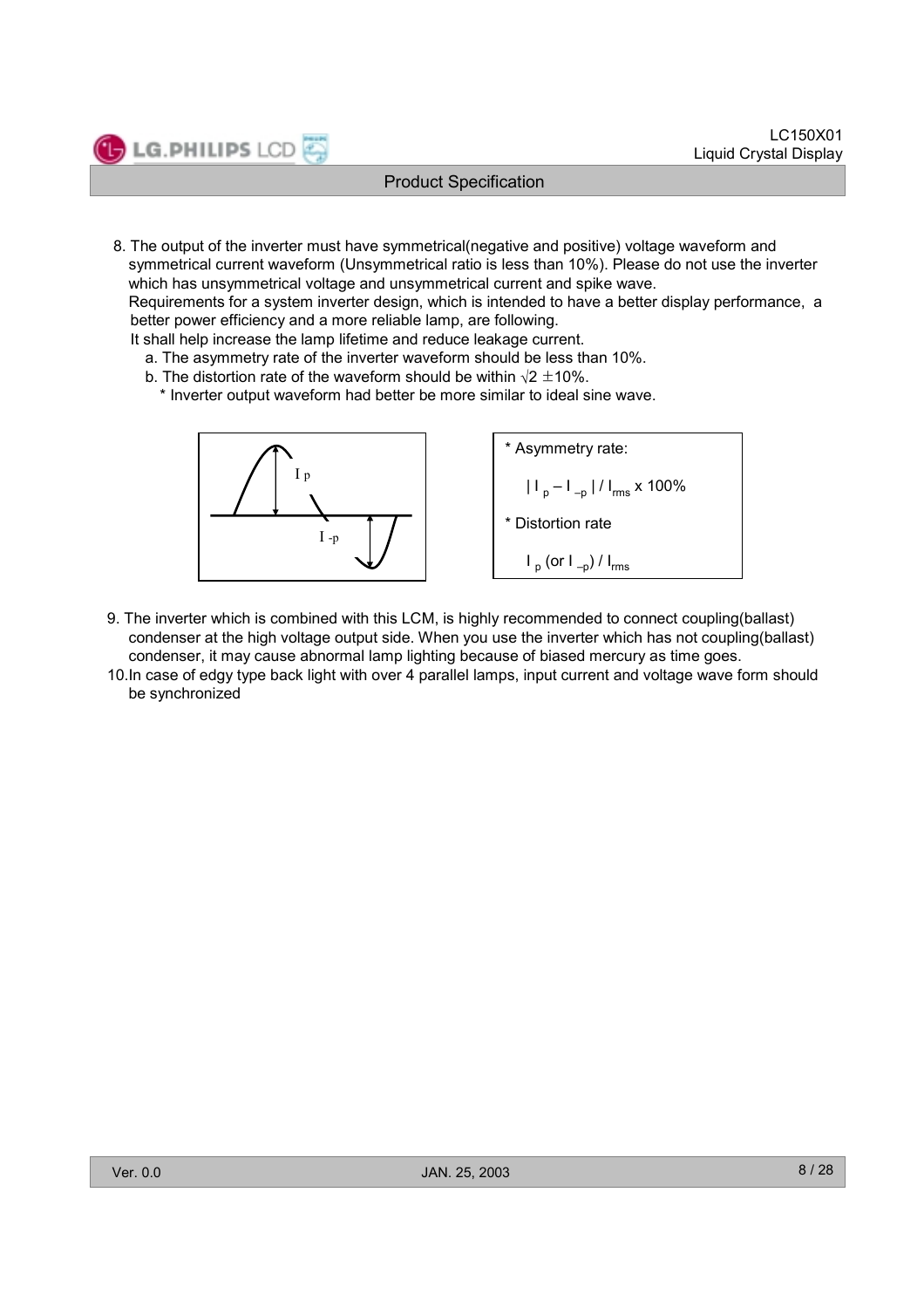

# **3-2. Interface Connections**

-LCD Connector(CN1):DF14H-20P-1.25H (Manufactured by Hirose) or Equivalent -Mating Connector : DF14H-20S-1.25H (Manufactured by Hirose) or Equivalent

#### **Table 3. MODULE CONNECTONR(CN1) PIN CONFIGURATION**

| Pin No         | Symbol              | Description                   | Output Pin #<br>(LVDS Tx) |
|----------------|---------------------|-------------------------------|---------------------------|
| 1              | <b>VLCD</b>         | Power Supply +12.0V           |                           |
| $\overline{2}$ | <b>VLCD</b>         | Power Supply +12.0V           |                           |
| 3              | <b>GND</b>          | Power Ground.                 |                           |
| 4              | <b>GND</b>          | Power Ground                  |                           |
| 5              | RXIN0-              | LVDS Receiver Signal(-)       | <b>PIN#48</b>             |
| 6              | RXIN <sub>0</sub> + | LVDS Receiver Signal(+)       | <b>PIN#47</b>             |
| $\overline{7}$ | <b>GND</b>          | Ground                        |                           |
| 8              | RXIN1-              | LVDS Receiver Signal(-)       | <b>PIN#46</b>             |
| 9              | RXIN1+              | LVDS Receiver Signal(+)       | <b>PIN#45</b>             |
| 10             | <b>GND</b>          | Ground                        |                           |
| 11             | RXIN2-              | LVDS Receiver Signal(-)       | <b>PIN#42</b>             |
| 12             | RXIN2+              | LVDS Receiver Signal(+)       | <b>PIN#41</b>             |
| 13             | <b>GND</b>          | Ground                        |                           |
| 14             | <b>RXCLK IN-</b>    | LVDS Receiver Clock Signal(-) | <b>PIN#40</b>             |
| 15             | <b>RXCLK IN+</b>    | LVDS Receiver Clock Signal(+) | <b>PIN#39</b>             |
| 16             | <b>GND</b>          | Ground                        |                           |
| 17             | RXIN3-              | LVDS Receiver Signal(-)       | <b>PIN#38</b>             |
| 18             | RXIN3+              | LVDS Receiver Signal(+)       | <b>PIN#37</b>             |
| 19             | <b>GND</b>          | Ground                        |                           |
| 20             | <b>GND</b>          | Ground                        | Note 1                    |

Note: 1. 20nd Pin should be ground.

- 2. All GND(ground) pins should be connected together and to Vss which should also be connected to the LCD's metal frame.
- 3. All VLCD (power input) pins should be connected together.
- 4. Input Level of LVDS signal is based on the IEA 664 Standard.

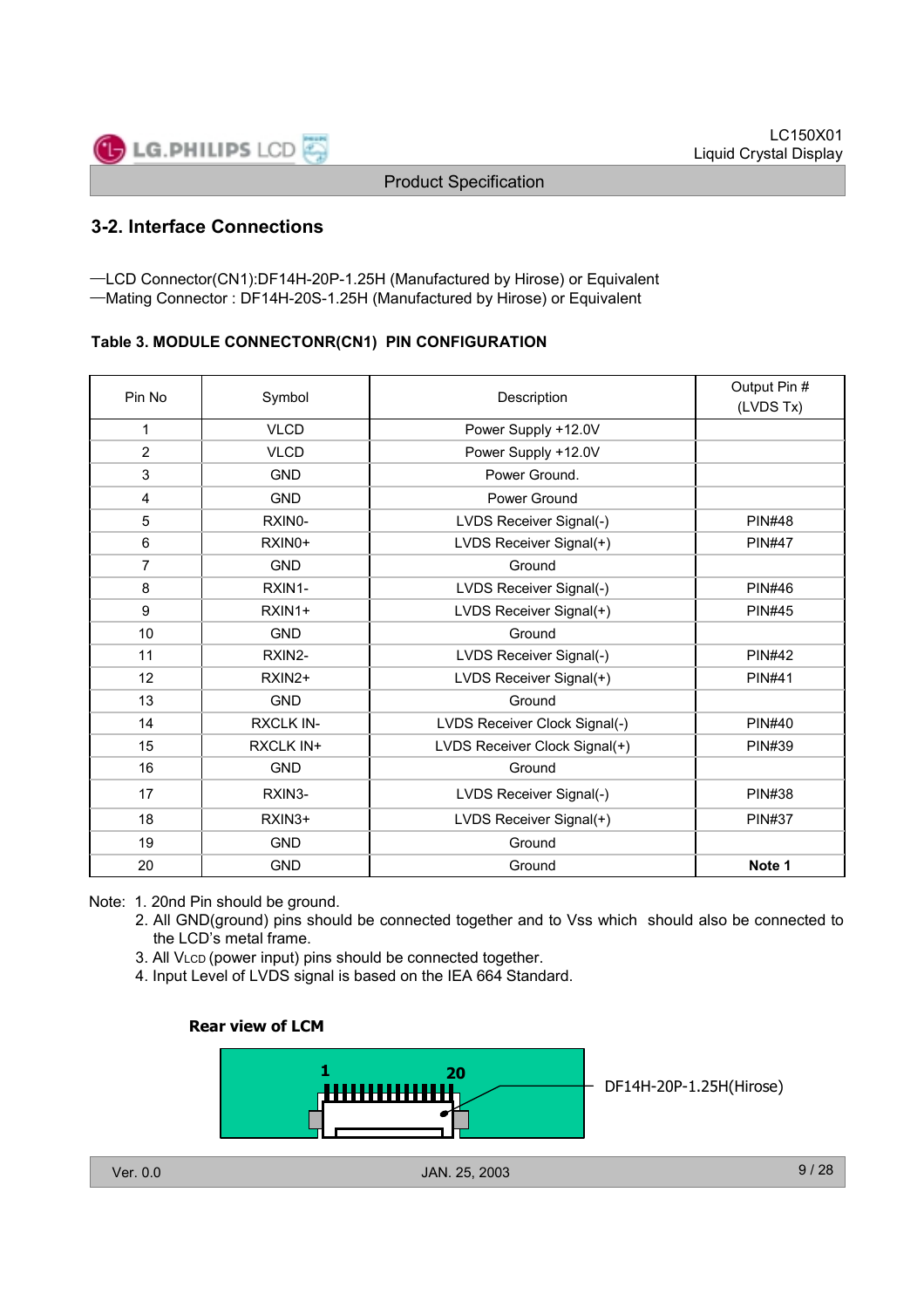

#### **Table 4. REQUIRED SIGNAL ASSIGNMENT FOR LVDS Transmitter (DS90C385 or Compatible)**

| Pin#           | <b>Pin Name</b>    | Symbol                                      | <b>Description</b>            | Output                |
|----------------|--------------------|---------------------------------------------|-------------------------------|-----------------------|
| 51             | TxIN <sub>0</sub>  | Red0 [LSB]                                  | <b>Red Pixel Data</b>         |                       |
| 52             | TxIN1              | Red1                                        | Red Pixel Data                |                       |
| 54             | TxIN <sub>2</sub>  | Red <sub>2</sub>                            | Red Pixel Data                | Rx0-<br>$Rx0+$        |
| 55             | TxIN3              | Red <sub>3</sub>                            | Red Pixel Data                |                       |
| 56             | TxIN4              | Red4                                        | Red Pixel Data                |                       |
| $\overline{2}$ | TxIN <sub>5</sub>  | Red7 [MSB]                                  | Red Pixel Data                | Rx3-<br>$Rx3+$        |
| 3              | TxIN6              | Red <sub>5</sub>                            | Red Pixel Data                | $Rx0-$                |
| $\overline{4}$ | TxIN7              | Green0 [LSB]                                | Green Pixel Data              | $Rx0+$                |
| 6              | TxIN8              | Green1                                      | Green Pixel Data              | <b>Rx1-</b>           |
| $\overline{7}$ | TxIN9              | Green2                                      | Green Pixel Data              | $Rx1+$                |
| 8              | TxIN10             | Green <sub>6</sub>                          | Green Pixel Data              | Rx3-                  |
| 10             | TxIN11             | Green7 [MSB]                                | Green Pixel Data              | $Rx3+$                |
| 11             | TxIN12             | Green <sub>3</sub>                          | Green Pixel Data              |                       |
| 12             | TxIN <sub>13</sub> | Green4                                      | Green Pixel Data              | $Rx1-$                |
| 14             | TxIN14             | Green <sub>5</sub>                          | Green Pixel Data              | $Rx1+$                |
| 15             | TxIN15             | Blue0 [LSB]                                 | <b>Blue Pixel Data</b>        |                       |
| 16             | TxIN16             | Blue <sub>6</sub><br><b>Blue Pixel Data</b> |                               | $Rx3-$                |
| 18             | TxIN17             | Blue7 [MSB]                                 | <b>Blue Pixel Data</b>        | $Rx3+$                |
| 19             | TxIN18             | Blue1                                       | <b>Blue Pixel Data</b>        | $Rx1-$<br>$Rx1+$      |
| 20             | TxIN19             | Blue2                                       | <b>Blue Pixel Data</b>        |                       |
| 22             | TxIN20             | Blue3                                       | <b>Blue Pixel Data</b>        | $Rx2-$                |
| 23             | TxIN21             | Blue4                                       | <b>Blue Pixel Data</b>        | $Rx2+$                |
| 24             | TxIN22             | Blue <sub>5</sub>                           | <b>Blue Pixel Data</b>        |                       |
| 25             | TxIN23             | <b>RES</b>                                  |                               | Rx3-<br>$Rx3+$        |
| 27             | TxIN24             | Hsync.                                      | No connection, If unnecessary |                       |
| 28             | TxIN25             | Vsync.                                      | No connection, If unnecessary | <b>Rx2-</b><br>$Rx2+$ |
| 30             | TxIN26             | EN                                          | Data Enable                   |                       |
| 50             | TxIN27             | Red6                                        | <b>Red Pixel Data</b>         | Rx3-<br>$Rx3+$        |

Notes : 1. Refer to LVDS Transmitter Data Sheet for detail descriptions.

2. 7 means MSB and 0 means LSB at R,G,B pixel data.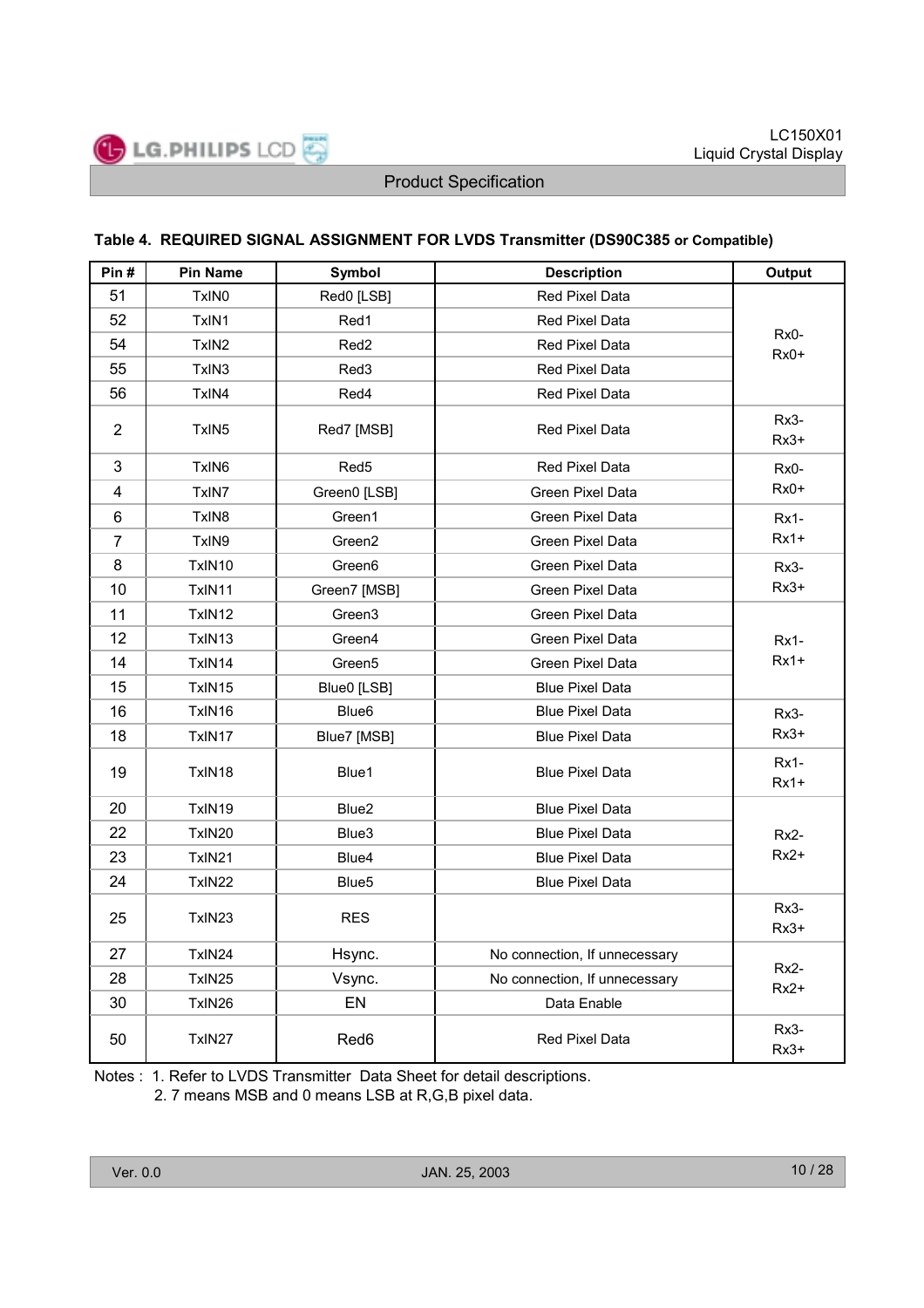

ſ

#### **Table 5. REQUIRED SIGNAL ASSIGNMENT FOR LVDS TRANSMITTER (DS90C385 or Compatible)**

| <b>Host System</b> |                | <b>DS90C385</b> |                 |  |    |                       | <b>Timing</b> |
|--------------------|----------------|-----------------|-----------------|--|----|-----------------------|---------------|
| 24 Bit             | or Compatible  |                 | DF14H-20P-1.25H |  |    | <b>Controller</b>     |               |
| RED <sub>0</sub>   | 51             |                 |                 |  |    |                       |               |
| RED1               | 52             | TxOUT0-         | 48              |  | 5  |                       | RxIN0-        |
| RED <sub>2</sub>   | 54             | TxOUT0+         | 47              |  | 6  | $100\Omega \leq$      | RxIN0+        |
| RED <sub>3</sub>   | 55             |                 |                 |  |    |                       |               |
| RED4               | 56             |                 |                 |  |    |                       |               |
| RED <sub>5</sub>   | 3              | TxOUT1-         | 46              |  | 8  | 100 $\Omega \lessgtr$ | RxIN1-        |
| RED6               | 50             | TxOUT1+         | 45              |  | 9  |                       | RxIN1+        |
| RED7               | $\overline{2}$ |                 |                 |  |    |                       |               |
| <b>GREEN0</b>      | 4              |                 | 42              |  |    |                       |               |
| GREEN1             | 6              | TxOUT2-         | 41              |  | 11 | 100 $\Omega \lessgtr$ | RxIN2-        |
| GREEN <sub>2</sub> | $\overline{7}$ | TxOUT2+         |                 |  | 12 |                       | RxIN2+        |
| GREEN3             | 11             |                 |                 |  |    |                       |               |
| GREEN4             | 12             |                 | 40              |  |    |                       |               |
| GREEN5             | 14             | TxCLKOUT-       | 39              |  | 14 | 100 $\Omega \leq$     | RxCLKIN-      |
| GREEN6             | 8              | TxCLKOUT+       |                 |  | 15 |                       | RxCLKIN+      |
| GREEN7             | 10             |                 |                 |  |    |                       |               |
| <b>BLUE0</b>       | 15             |                 | 38              |  |    |                       |               |
| BLUE1              | 19             | TxOUT3-         | 37              |  | 17 | $100\Omega \leq$      | RxIN3-        |
| BLUE2              | 20             | TxOUT3+         |                 |  | 18 |                       | RxIN3+        |
| BLUE3              | 22             |                 |                 |  |    |                       |               |
| BLUE4              | 23             |                 |                 |  |    |                       |               |
| BLUE5              | 24             |                 |                 |  |    |                       |               |
| BLUE6              | 16             |                 |                 |  |    |                       |               |
| BLUE7              | 18             |                 |                 |  |    |                       |               |
| Hsync              | 27             |                 |                 |  |    |                       |               |
| Vsync              | 28             |                 |                 |  |    |                       |               |
| Data Enable        | 30             |                 |                 |  |    | <b>LCD Module</b>     |               |
| <b>CLOCK</b>       | 31             |                 |                 |  |    |                       |               |

Note : 1. The LCD Module uses a 100Ohm resistor between positive and negative lines of each receiver input.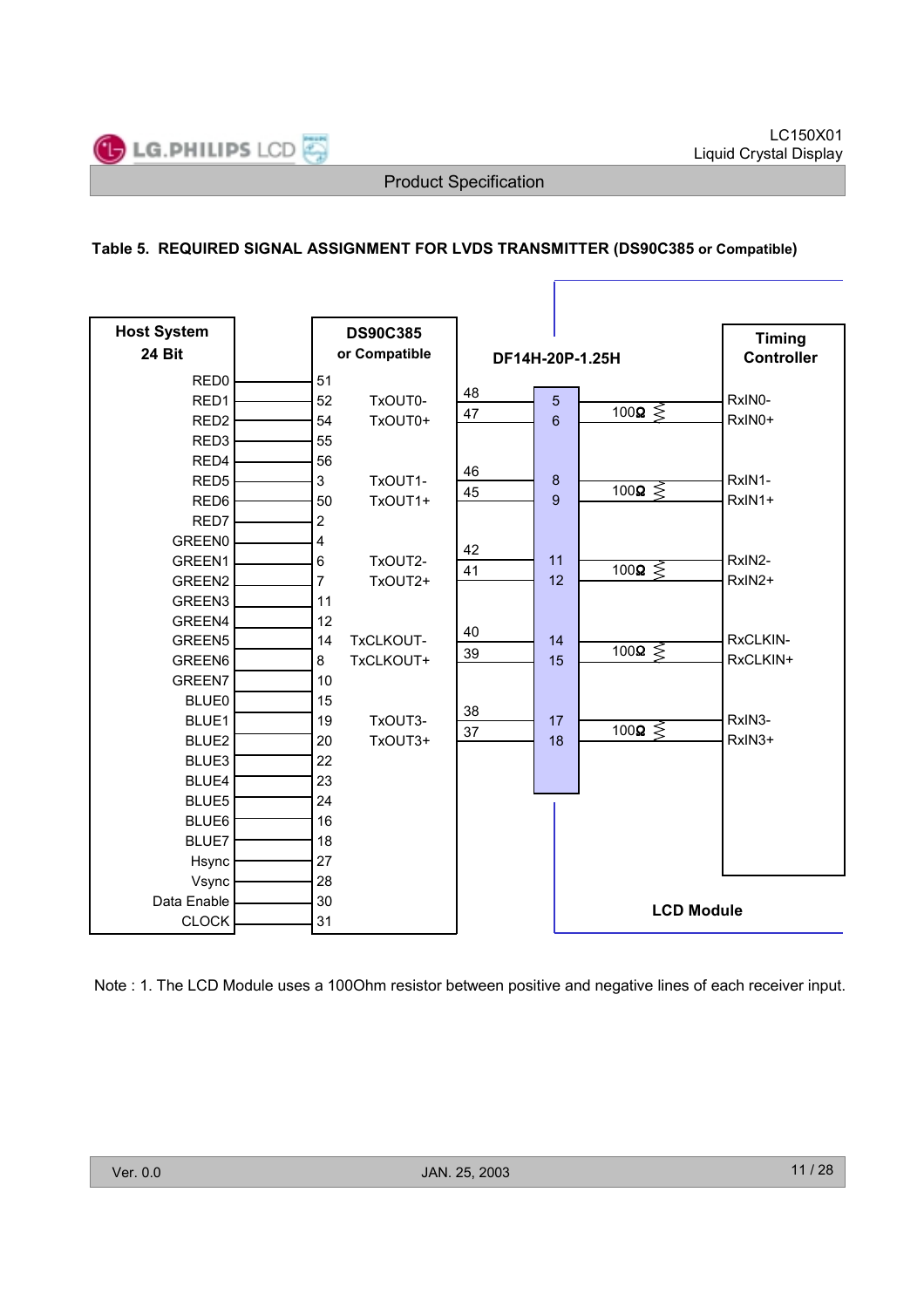

#### **Table 6. BACKLIGHT CONNECTOR PIN CONFIGURATION(CN2,CN3,CN4,CN5)**

The backlight interface connector is a model PHR-3(CN3/CN4) and BHR-03VS-1(CN2/CN5) manufactured by JST. The mating connector part number are S 3B-PH-KL (3pin), SM03(4.0)B-BHS-1- TB (3pin) or equivalent. The pin configuration for the connector is shown in the table below.

| No.             | Pin.           | Symbol         | Description                                           | <b>Notes</b>   |
|-----------------|----------------|----------------|-------------------------------------------------------|----------------|
|                 | 1              | H1             | Power supply for lamp 1 (High voltage side), White    | 1              |
| CN <sub>2</sub> | $\overline{2}$ | H2             | Power supply for lamp 2 (High voltage side), Sky Blue |                |
|                 | 3              | H3             | Power supply for lamp 3 (High voltage side), Gray     | 1              |
|                 | 1              | L1             | Power supply for lamp 1 (Low voltage side), White     | 2              |
| CN <sub>3</sub> | 2              | L <sub>2</sub> | Power supply for lamp 2 (Low voltage side), Blue      | 2              |
|                 | 3              | L3             | Power supply for lamp 3 (Low voltage side), Black     | $\overline{2}$ |
|                 | 1              | L4             | Power supply for lamp 4 (Low voltage side), White     | $\overline{2}$ |
| CN <sub>4</sub> | $\overline{2}$ | L5             | Power supply for lamp 5 (Low voltage side), Blue      | 2              |
|                 | 3              | L6             | Power supply for lamp 6 (Low voltage side), Black     | $\overline{2}$ |
|                 | 1              | H4             | Power supply for lamp 4 (High voltage side), White    | 1              |
| CN <sub>5</sub> | 2              | H5             | Power supply for lamp 5 (High voltage side), Sky Blue | 1              |
|                 | 3              | H6             | Power supply for lamp 6 (High voltage side), Gray     | 1              |

Notes: 1. The high voltage power terminal is colored white, sky blue, gray.

2. The low voltage pin color is white, dark blue, black.

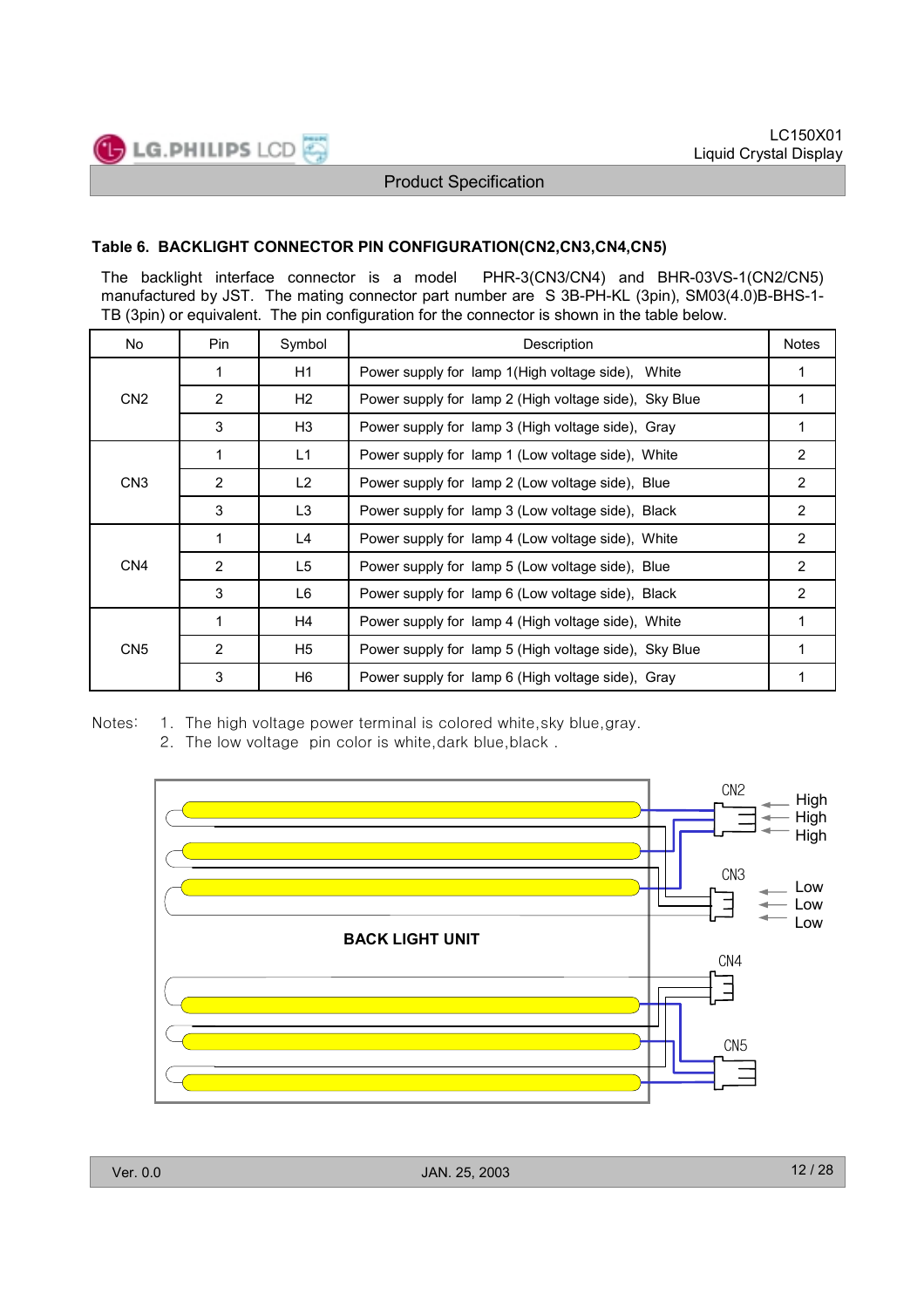

# **3-3. Signal Timing Specifications**

This is the signal timing required at the input of the LVDS Transmitter. All of the interface signal timing should be satisfied with the following specifications for it's proper operation.

#### **Table 7. Timing Table**

| <b>ITEM</b>      | Symbol                        |                          | Min                     | Typ   | <b>Max</b> | <b>Unit</b>     | <b>Note</b>             |
|------------------|-------------------------------|--------------------------|-------------------------|-------|------------|-----------------|-------------------------|
| <b>DCLK</b>      | Period                        | <b>tCLK</b>              | 14.3                    | 15.4  | 20.0       | ns              |                         |
|                  | Frequency                     | L,                       | 50                      | 65    | 70         | <b>MHz</b>      |                         |
|                  | Period                        | t <sub>HP</sub>          | 1208                    | 1344  | ä,         | tclk            |                         |
| Hsync            | Frequency                     | fH                       | 37                      | 48.36 | ä,         | <b>KHz</b>      |                         |
|                  | Width                         | twh                      | 8                       | 136   | ä,         | tclk            |                         |
| Vsync            | Period                        | tv <sub>P</sub>          | 774                     | 806   | ä,         | tHP             |                         |
|                  | Frequency                     | fV                       | 47                      | 60    | 63         | <b>Hz</b>       | Note 1)<br>PAL: 47~53Hz |
|                  | Width                         | twy                      | $\overline{\mathbf{2}}$ | 6     | ä,         | t <sub>HP</sub> | NTSC: 57~63Hz           |
|                  | Horizontal Valid              | thy                      | 1024                    | 1024  | 1024       |                 |                         |
|                  | Horizontal Back Porch         | <b>t</b> HBP             | 8                       | 160   |            | tclk            |                         |
|                  | <b>Horizontal Front Porch</b> | tHFP                     | 8                       | 24    |            |                 |                         |
| DE               | Horizontal Blank              | $\overline{\phantom{a}}$ | 24                      | 320   | the-thy    |                 |                         |
| (Data<br>Enable) | <b>Vertical Valid</b>         | tw                       | 768                     | 768   | 768        |                 |                         |
|                  | Vertical Back Porch           | tvBP                     | $\overline{2}$          | 29    |            |                 |                         |
|                  | <b>Vertical Front Porch</b>   | tvFP                     | $\overline{2}$          | 3     |            | tHP             |                         |
|                  | <b>Vertical Blank</b>         | $\overline{\phantom{0}}$ | 6                       | 38    | tvp-tvv    |                 |                         |

**Note**: Hsync period and Hsync width-active should be even number times of tCLK. If the value is odd number times of tCLK, display control signal can be asynchronous. In order to operate this LCM a Hsync., Vsync and DE(data enable) signals should be used.

**1.** : The performance of the electro-optical characteristics are may be influenced by variance of the vertical refresh rates.

- 2. Vsync, Hsync should be keep the above specification.
- 3. Hsync Period, Hsync Width, and Horizontal Back Porch should be any times of of character number(8).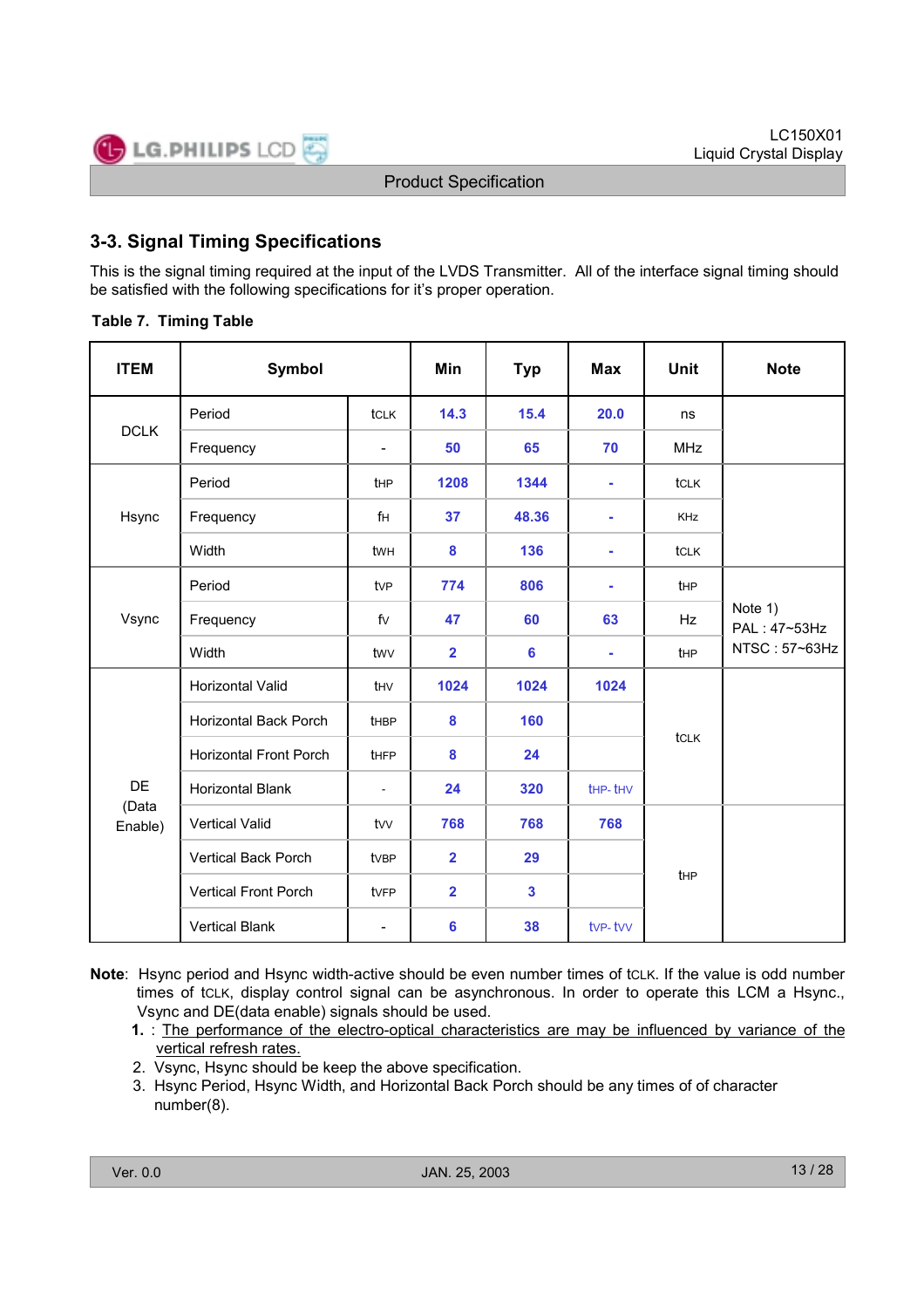



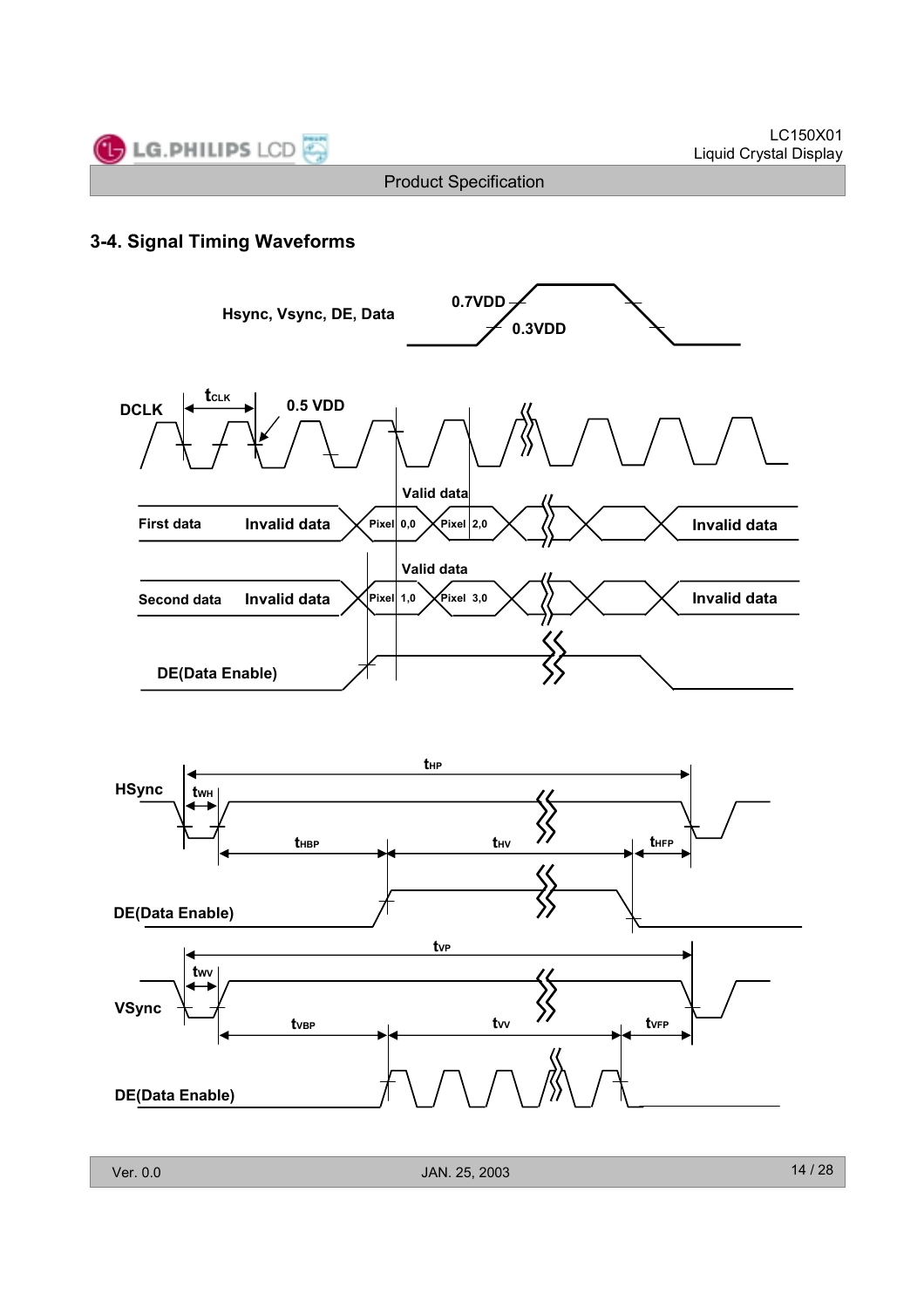

# **3-5. Color Data Reference**

The Brightness of each primary color(red,green,blue) is based on the 8-bit gray scale data input for the color; the higher the binary input, the brighter the color. The table below provides a reference for color versus data input.

#### **Table 8. COLOR DATA REFERENCE**

|              |                    |      | Input Color Data |   |             |             |              |              |                         |                |                |              |              |              |              |              |                         |            |                |             |              |              |              |           |                         |              |
|--------------|--------------------|------|------------------|---|-------------|-------------|--------------|--------------|-------------------------|----------------|----------------|--------------|--------------|--------------|--------------|--------------|-------------------------|------------|----------------|-------------|--------------|--------------|--------------|-----------|-------------------------|--------------|
|              | Color              |      |                  |   |             | <b>RED</b>  |              |              |                         |                |                |              |              | <b>GREEN</b> |              |              |                         |            |                |             |              | <b>BLUE</b>  |              |           |                         |              |
|              |                    |      | <b>MSB</b>       |   |             |             |              |              |                         |                | LSB   MSB      |              |              |              |              |              |                         | <b>LSB</b> | MSB            |             |              |              |              |           |                         | <b>LSB</b>   |
|              |                    |      |                  |   |             |             |              |              | R7 R6 R5 R4 R3 R2 R1 R0 |                |                |              |              |              |              |              | G7 G6 G5 G4 G3 G2 G1 G0 |            |                |             |              |              |              |           | B7 B6 B5 B4 B3 B2 B1 B0 |              |
|              | <b>Black</b>       |      | 0                | 0 | 0           | 0           | 0            | 0            | 0                       | 0              | 0              | 0            | 0            | 0            | 0            | 0            | 0                       | 0          | $\pmb{0}$      | 0           | 0            | 0            | 0            | 0         | 0                       | 0            |
|              | Red (255)          |      | $\mathbf{1}$     | 1 | 1           | 1           | $\mathbf{1}$ | 1            | 1                       | 1              | 0              | 0            | 0            | 0            | 0            | 0            | 0                       | $\pmb{0}$  | $\pmb{0}$      | 0           | 0            | 0            | $\pmb{0}$    | 0         | 0                       | $\mathbf 0$  |
|              | Green (255)        |      | 0                | 0 | 0           | 0           | 0            | 0            | 0                       | 0 1            |                | 1            | 1            | $\mathbf{1}$ | $\mathbf{1}$ | 1            | $\mathbf{1}$            | 1          | $\pmb{0}$      | $\pmb{0}$   | 0            | 0            | 0            | 0         | 0                       | 0            |
| <b>Basic</b> | <b>Blue (255)</b>  |      | $\pmb{0}$        | 0 | 0           | 0           | 0            | 0            | $\pmb{0}$               | $\overline{0}$ | $\overline{0}$ | 0            | 0            | 0            | 0            | 0            | 0                       | 0          | $\vert$ 1      | $\mathbf 1$ | 1            | $\mathbf{1}$ | $\mathbf{1}$ | 1         | 1                       | $\mathbf{1}$ |
| Color        | Cyan               |      | $\pmb{0}$        | 0 | 0           | 0           | 0            | 0            | 0                       | 0              | 1              | $\mathbf{1}$ | 1            | $\mathbf{1}$ | 1            | 1            | $\mathbf{1}$            | 1          | $\mathbf{1}$   | 1           | 1            | 1            | 1            | 1         | 1                       | 1            |
|              | Magenta            |      | $\mathbf{1}$     | 1 | 1           | 1           | 1            | 1            | 1                       | 1              | 0              | 0            | $\pmb{0}$    | 0            | 0            | 0            | 0                       | 0          | $\mathbf{1}$   | 1           | $\mathbf{1}$ | 1            | $\mathbf{1}$ | 1         | 1                       | 1            |
|              | Yellow             |      | $\mathbf{1}$     | 1 | 1           | $\mathbf 1$ | 1            | 1            | 1                       | 1              | 1              | $\mathbf{1}$ | 1            | $\mathbf{1}$ | 1            | 1            | $\mathbf 1$             | 1          | $\pmb{0}$      | $\mathbf 0$ | 0            | $\pmb{0}$    | 0            | 0         | 0                       | 0            |
|              | White              |      | 1                | 1 | 1           | 1           | 1            | $\mathbf{1}$ | 1                       | 1              | 1              | $\mathbf{1}$ | 1            | 1            | 1            | 1            | $\mathbf{1}$            | 1          | 1              | 1           | 1            | 1            | 1            | 1         | 1                       | 1            |
|              | RED (000)          | Dark | $\mathbf 0$      | 0 | $\pmb{0}$   | $\mathsf 0$ | 0            | $\pmb{0}$    | $\mathsf 0$             | 0              | 0              | $\mathsf 0$  | $\mathsf 0$  | $\mathbf 0$  | $\mathbf 0$  | $\mathsf 0$  | $\pmb{0}$               | 0          | $\pmb{0}$      | $\pmb{0}$   | 0            | $\mathbf 0$  | $\mathbf 0$  | 0         | $\pmb{0}$               | $\mathbf 0$  |
|              | RED (001)          |      | 0                | 0 | 0           | 0           | 0            | 0            | 0                       | 1              | 0              | 0            | 0            | 0            | 0            | 0            | 0                       | 0          | $\mathbf 0$    | 0           | 0            | 0            | 0            | 0         | 0                       | $\mathbf 0$  |
| <b>RED</b>   | $\ldots$           |      |                  |   |             | $\ddotsc$   |              |              |                         |                |                |              |              |              | $\ddotsc$    |              |                         |            |                |             |              | $\ddotsc$    |              |           |                         |              |
|              | RED (254)          |      | $\mathbf{1}$     | 1 | 1           | 1           | 1            | $\mathbf{1}$ | $\mathbf{1}$            | 0              | $\mathbf 0$    | $\mathsf 0$  | $\pmb{0}$    | $\pmb{0}$    | $\pmb{0}$    | $\pmb{0}$    | $\pmb{0}$               | 0          | $\overline{0}$ | $\mathbf 0$ | $\pmb{0}$    | 0            | 0            | $\pmb{0}$ | $\pmb{0}$               | $\mathbf 0$  |
|              | RED (255)          |      | $\mathbf{1}$     | 1 | 1           | 1           | 1            | $\mathbf 1$  | 1                       | 1              | 0              | 0            | 0            | 0            | 0            | 0            | 0                       | 0          | $\pmb{0}$      | 0           | 0            | 0            | 0            | 0         | 0                       | 0            |
|              | GREEN (000) Dark   |      | $\pmb{0}$        | 0 | 0           | 0           | 0            | 0            | 0                       | 0              | 0              | 0            | 0            | 0            | 0            | 0            | 0                       | 0          | $\pmb{0}$      | 0           | 0            | 0            | 0            | 0         | 0                       | 0            |
|              | <b>GREEN (001)</b> |      | 0                | 0 | 0           | 0           | 0            | 0            | 0                       | 0              | 0              | 0            | 0            | 0            | 0            | 0            | 0                       | 1          | $\pmb{0}$      | $\pmb{0}$   | 0            | 0            | $\pmb{0}$    | 0         | 0                       | $\mathbf 0$  |
| <b>GREEN</b> | $\ddotsc$          |      |                  |   |             |             |              |              |                         |                |                |              |              |              |              |              |                         |            |                |             |              | $\sim$       |              |           |                         |              |
|              | <b>GREEN (254)</b> |      | 0                | 0 | $\pmb{0}$   | $\pmb{0}$   | 0            | $\mathbf 0$  | $\pmb{0}$               | $\overline{0}$ | 1              | $\mathbf{1}$ | $\mathbf{1}$ | 1            | 1            | $\mathbf{1}$ | $\mathbf{1}$            | $\pmb{0}$  | $\vert$ 0      | $\pmb{0}$   | $\pmb{0}$    | $\pmb{0}$    | 0            | 0         | $\pmb{0}$               | $\mathbf 0$  |
|              | <b>GREEN (255)</b> |      | 0                | 0 | $\mathbf 0$ | 0           | 0            | 0            | 0                       | 0              | 1              | $\mathbf{1}$ | 1            | 1            | 1            | 1            | $\mathbf{1}$            | 1          | $\pmb{0}$      | 0           | 0            | 0            | $\pmb{0}$    | 0         | 0                       | 0            |
|              | <b>BLUE (000)</b>  | Dark | 0                | 0 | 0           | 0           | 0            | 0            | $\pmb{0}$               | 0              | 0              | 0            | 0            | $\pmb{0}$    | $\mathbf 0$  | 0            | 0                       | 0          | $\pmb{0}$      | 0           | 0            | 0            | 0            | 0         | $\pmb{0}$               | 0            |
|              | <b>BLUE (001)</b>  |      | $\mathbf 0$      | 0 | 0           | 0           | 0            | $\mathbf 0$  | 0                       | $\overline{0}$ | 0              | $\mathsf 0$  | 0            | 0            | $\mathbf 0$  | 0            | $\mathbf 0$             | 0          | $\pmb{0}$      | $\mathbf 0$ | 0            | 0            | $\mathbf 0$  | 0         | $\mathbf 0$             | $\mathbf{1}$ |
| <b>BLUE</b>  | $\ldots$           |      |                  |   |             |             |              |              |                         |                |                |              |              |              | $\cdots$     |              |                         |            |                |             |              | $\ddotsc$    |              |           |                         |              |
|              | <b>BLUE (254)</b>  |      | $\pmb{0}$        | 0 | $\mathbf 0$ | 0           | 0            | $\mathbf 0$  | 0                       | $\overline{0}$ | $\pmb{0}$      | 0            | $\mathbf 0$  | 0            | $\mathbf 0$  | 0            | $\mathbf 0$             | 0          | $\vert$ 1      | 1           | $\mathbf{1}$ | 1            | 1            | 1         | 1                       | 0            |
|              | <b>BLUE (255)</b>  |      | $\mathsf 0$      | 0 | 0           | 0           | 0            | $\mathbf 0$  | 0                       | 0              | 0              | 0            | 0            | 0            | 0            | 0            | $\pmb{0}$               | 0          | $\mathbf{1}$   | 1           | 1            | 1            | 1            | 1         | $\mathbf{1}$            | 1            |

**Note** : Users should be input true 8 Bit data streams via LVDS transmitter.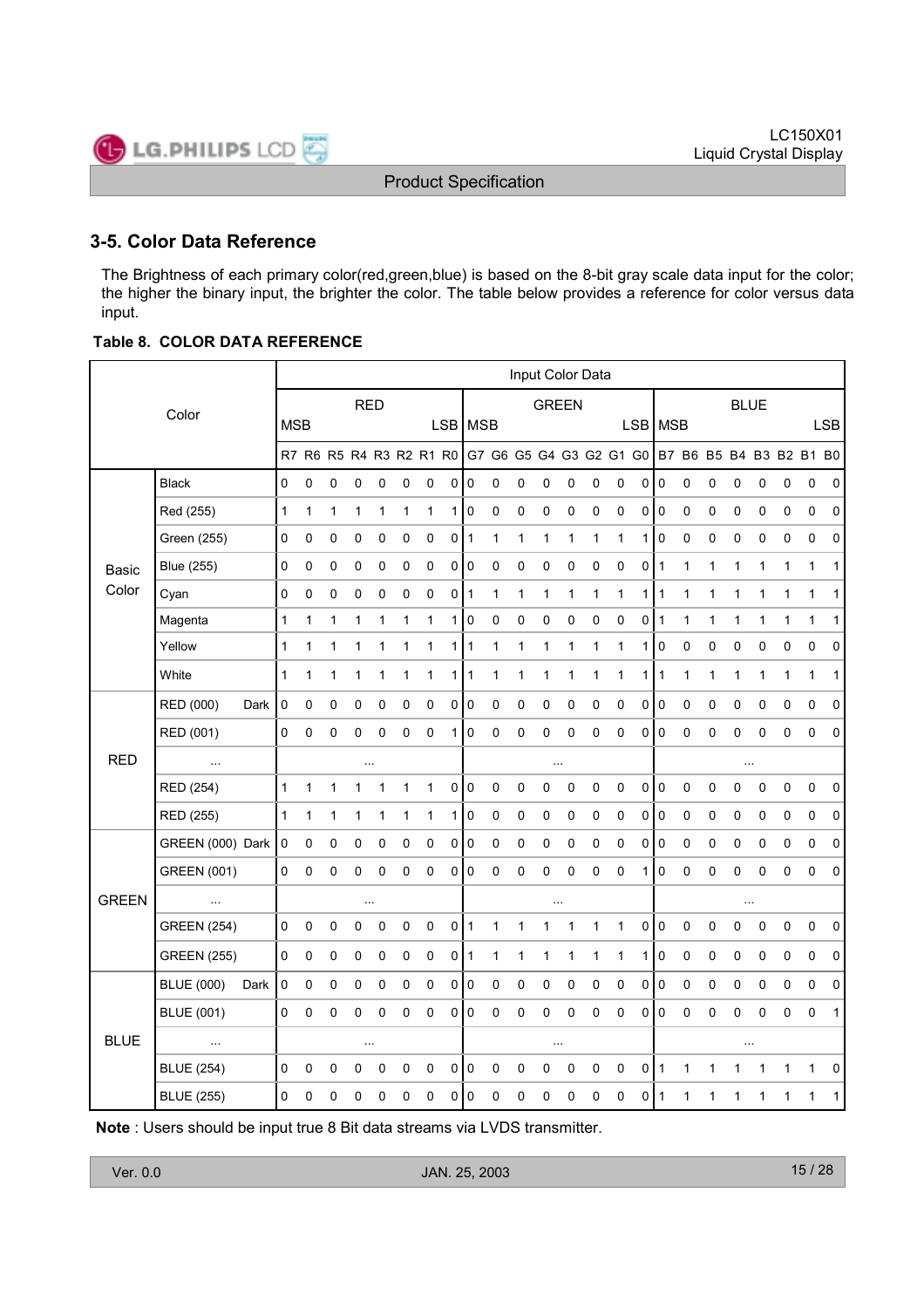

#### **3-6. Power Sequence**



#### **Table 9. POWER SEQUENCE**

|                |     | Units                    |     |    |  |
|----------------|-----|--------------------------|-----|----|--|
| Parameter      | Min | Typ                      | Max |    |  |
| T1             | 0.5 | $\overline{\phantom{a}}$ | 10  | ms |  |
| T2             | 0.5 | $\overline{\phantom{a}}$ | 50  | ms |  |
| T <sub>3</sub> | 200 | $\overline{\phantom{a}}$ | -   | ms |  |
| T4             | 200 | $\overline{\phantom{a}}$ | -   | ms |  |
| T <sub>5</sub> | 0.5 | $\overline{\phantom{0}}$ | 50  | ms |  |
| T <sub>6</sub> | -   |                          | 100 | ms |  |
| T7             |     | $\overline{\phantom{0}}$ |     | s  |  |

Notes : 1. Please avoid floating state of interface signal at invalid period.

2. When the interface signal is invalid, be sure to pull down the power supply for LCD  $V_{\text{LCD}}$  to 0V.

3. Lamp power must be turn on after power supply for LCD an interface signal are valid.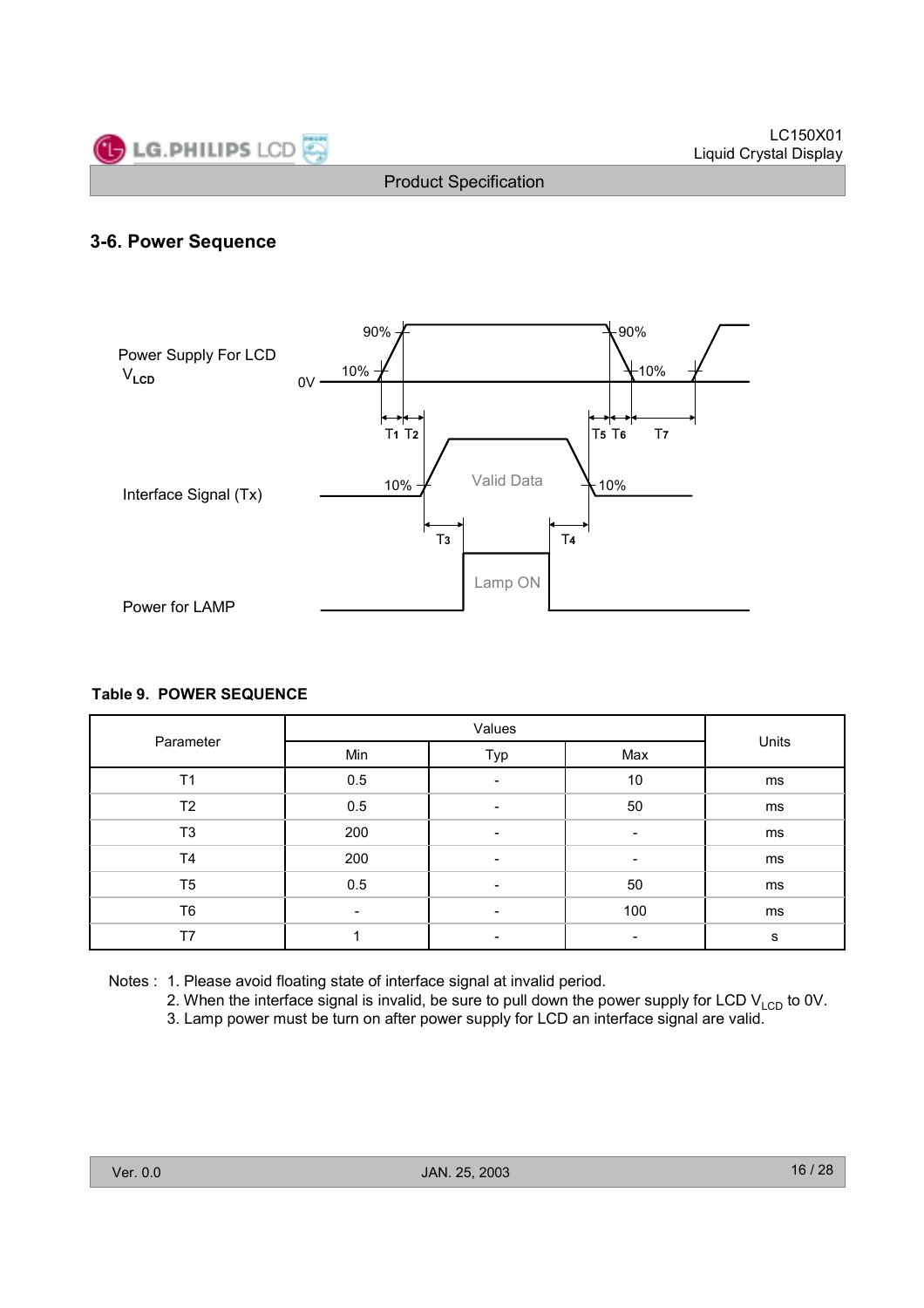

# **4. Optical Specification**

Optical characteristics are determined after the unit has been 'ON' and stable for approximately 30 minutes in a dark environment at  $25\pm2^{\circ}$ C. The values specified are at an approximate distance 50cm from the LCD surface at a viewing angle of  $\Phi$  and  $\theta$  equal to 0 °.

FIG. 1 presents additional information concerning the measurement equipment and method.



**FIG. 1 Optical Characteristic Measurement Equipment and Method**

```
Table 10. OPTICAL CHARACTERISTICS Ta= \pm 2^{\circ}C, V<sub>LCD</sub>=12.0V, fv=60Hz, Dclk=65MHz, IBL=7mA
```

|                          | Parameter                         |                |          |                              | Values |                              |                   | <b>Notes</b>   |  |
|--------------------------|-----------------------------------|----------------|----------|------------------------------|--------|------------------------------|-------------------|----------------|--|
|                          |                                   | Symbol         |          | Min                          | Typ    | Max                          | Units             |                |  |
| <b>Contrast Ratio</b>    |                                   |                | CR.      |                              | 400    |                              |                   | 1              |  |
| Surface Luminance, white |                                   |                | $L_{WH}$ |                              | 450    |                              | cd/m <sup>2</sup> | $\overline{2}$ |  |
| Luminance Variation      |                                   | $\delta$ white | 5P       |                              |        | 1.3                          |                   | 3              |  |
|                          | <b>Rise Time</b>                  | $Tr_R$         |          | $\qquad \qquad \blacksquare$ | 10     | $\qquad \qquad \blacksquare$ | ms                | 4              |  |
| Response Time            | Decay Time                        | $Tr_D$         |          | ۰                            | 15     | ۰                            | ms                | 4              |  |
|                          | <b>RED</b>                        | <b>Rx</b>      |          |                              | 0.635  |                              |                   |                |  |
|                          |                                   | <b>Ry</b>      |          |                              | 0.344  |                              |                   |                |  |
|                          | <b>GREEN</b>                      | Gx             |          | Typ<br>$-0.03$               | 0.284  | Typ<br>$+0.03$               |                   |                |  |
| <b>Color Coordinates</b> |                                   | Gy             |          |                              | 0.605  |                              |                   |                |  |
| [CIE1931]                | <b>BLUE</b>                       | Bx             |          |                              | 0.145  |                              |                   |                |  |
|                          |                                   | By             |          |                              | 0.071  |                              |                   |                |  |
|                          | <b>WHITE</b>                      | Wx             |          |                              | 0.289  |                              |                   |                |  |
|                          |                                   | Wy             |          |                              | 0.304  |                              |                   |                |  |
| Viewing Angle (CR>10)    |                                   |                |          |                              |        |                              |                   |                |  |
|                          | x axis, right( $\phi$ =0°)        | $\theta$ r     |          | 80                           | 85     |                              | degree            | 5              |  |
|                          | x axis, left ( $\phi$ =180°)      | $\theta$       |          | 80                           | 85     |                              |                   |                |  |
|                          | y axis, up $(\phi = 90^\circ)$    | $\theta$ u     |          | 80                           | 85     |                              |                   |                |  |
|                          | y axis, down $(\phi = 270^\circ)$ | $\theta$ d     |          | 80                           | 85     |                              |                   |                |  |
| Gray Scale               |                                   |                |          |                              |        |                              |                   | 6              |  |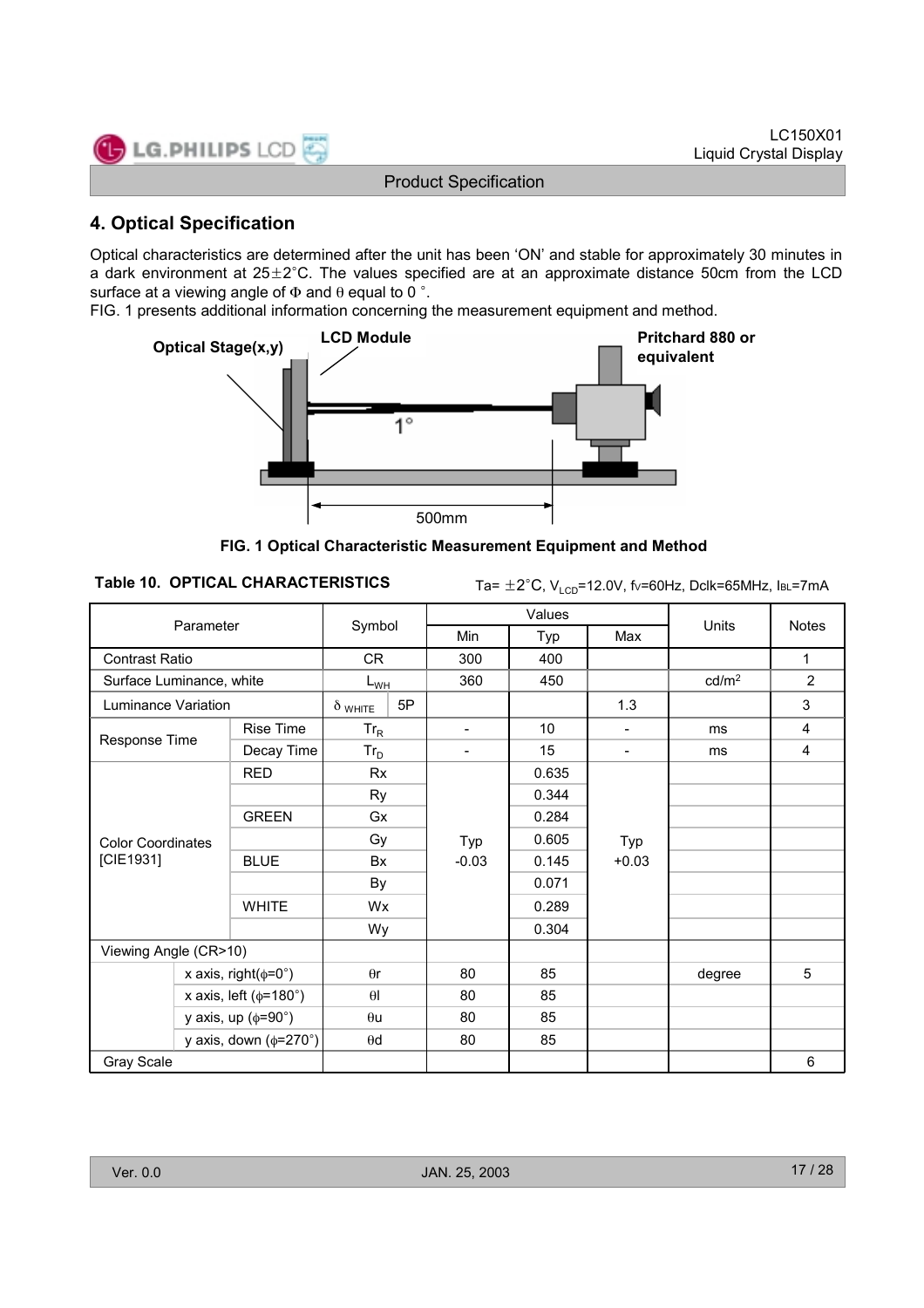

Notes 1. Contrast Ratio(CR) is defined mathematically as :

Surface Luminance with all white pixels Contrast Ratio =

Surface Luminance with all black pixels

- 2. Surface luminance is luminance value at center point (1) across the LCD surface 50cm from the surface with all pixels displaying white. For more information see FIG 2.
- 3. The variation in surface luminance , δ WHITE is defined as :  $\delta$  WHITE(5P) = Maximum(L<sub>on1</sub>,L<sub>on2</sub>, L<sub>on3</sub>, ...... , L<sub>on5</sub>) / Minimum(L<sub>on1</sub>,L<sub>on2</sub>, L<sub>on3</sub>, ..... , L<sub>on5</sub>) Where  $\mathsf{L}_{\mathsf{on}1}$  to  $\mathsf{L}_{\mathsf{on}5}$  are the luminance with all pixels displaying white at 5 locations . For more informaiton see FIG 2.
- 4. Response time is the time required for the display to transition from white to black(Rise Time,  $Tr_R$ ) and from black to white(Decay Time,  $Tr_D$ ). For additional information see FIG 3.
- 5. Viewing angle is the angle at which the contrast ratio is greater than 10. The angles are determined for the horizontal or x axis and the vertical or y axis with respect to the z axis which is normal to the LCD surface. For more information see FIG 4.
- 6. Gray scale specification Gamma Value is approximately 2.2. For more information see Table 11.

| Gray Level       | Luminance [%] (Typ) |
|------------------|---------------------|
| L <sub>0</sub>   | 0.24                |
| L15              | 0.30                |
| L31              | 0.77                |
| L47              | 1.66                |
| L63              | 3.10                |
| L79              | 5.82                |
| L95              | 9.70                |
| L111             | 14.4                |
| L127             | 19.7                |
| L143             | 28.2                |
| L <sub>159</sub> | 38.7                |
| L175             | 50.5                |
| L191             | 62.5                |
| L207             | 75.3                |
| L223             | 87.0                |
| L239             | 96.0                |
| L255<br>٠        | 100                 |

#### **Table 11. Gray Scale Specification**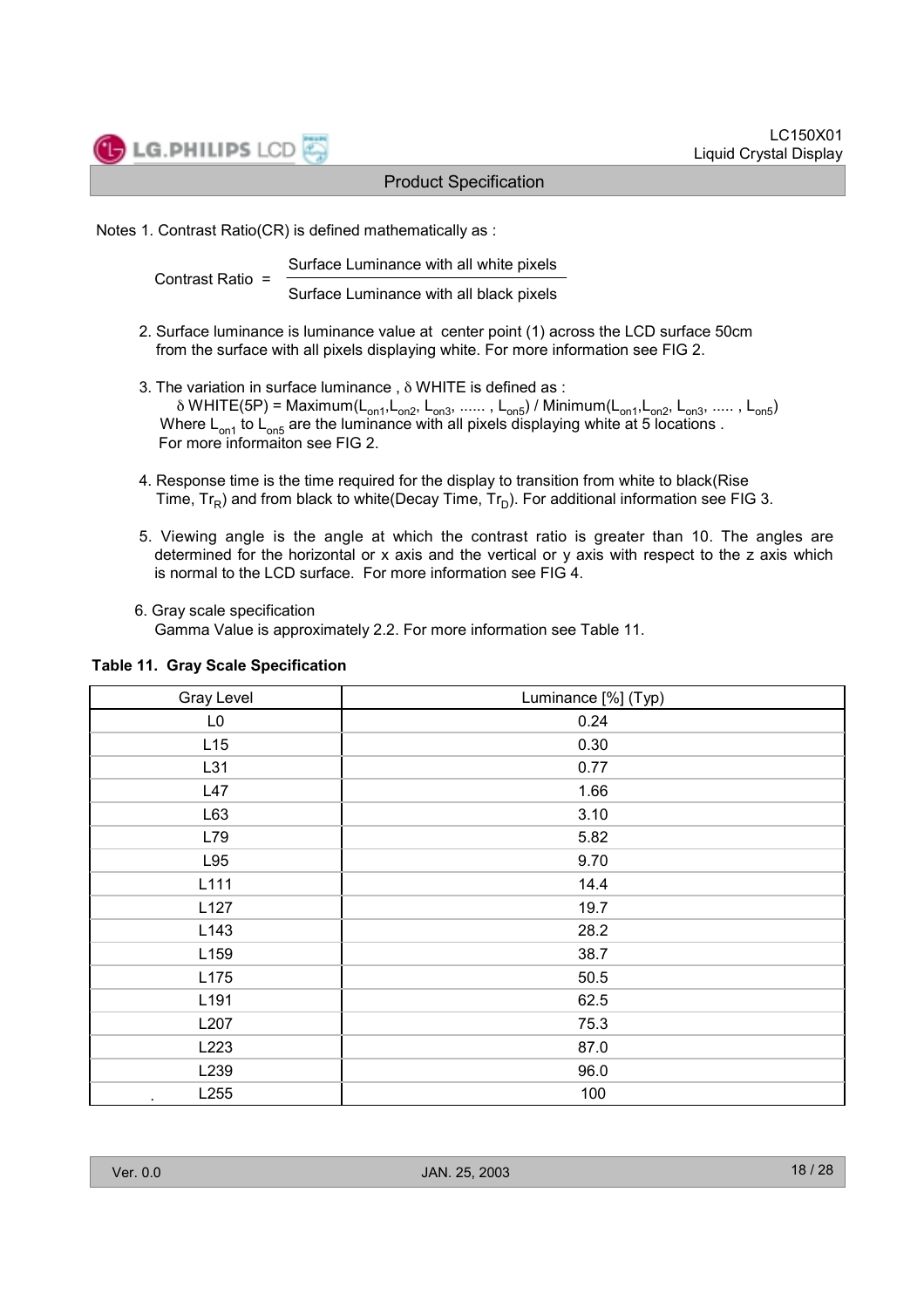

Measuring point for surface luminance & measuring point for luminance variation



**FIG. 2 Measure Point for Luminance** 

The response time is defined as the following figure and shall be measured by switching the input signal for "black" and "white".



**FIG. 3 Response Time**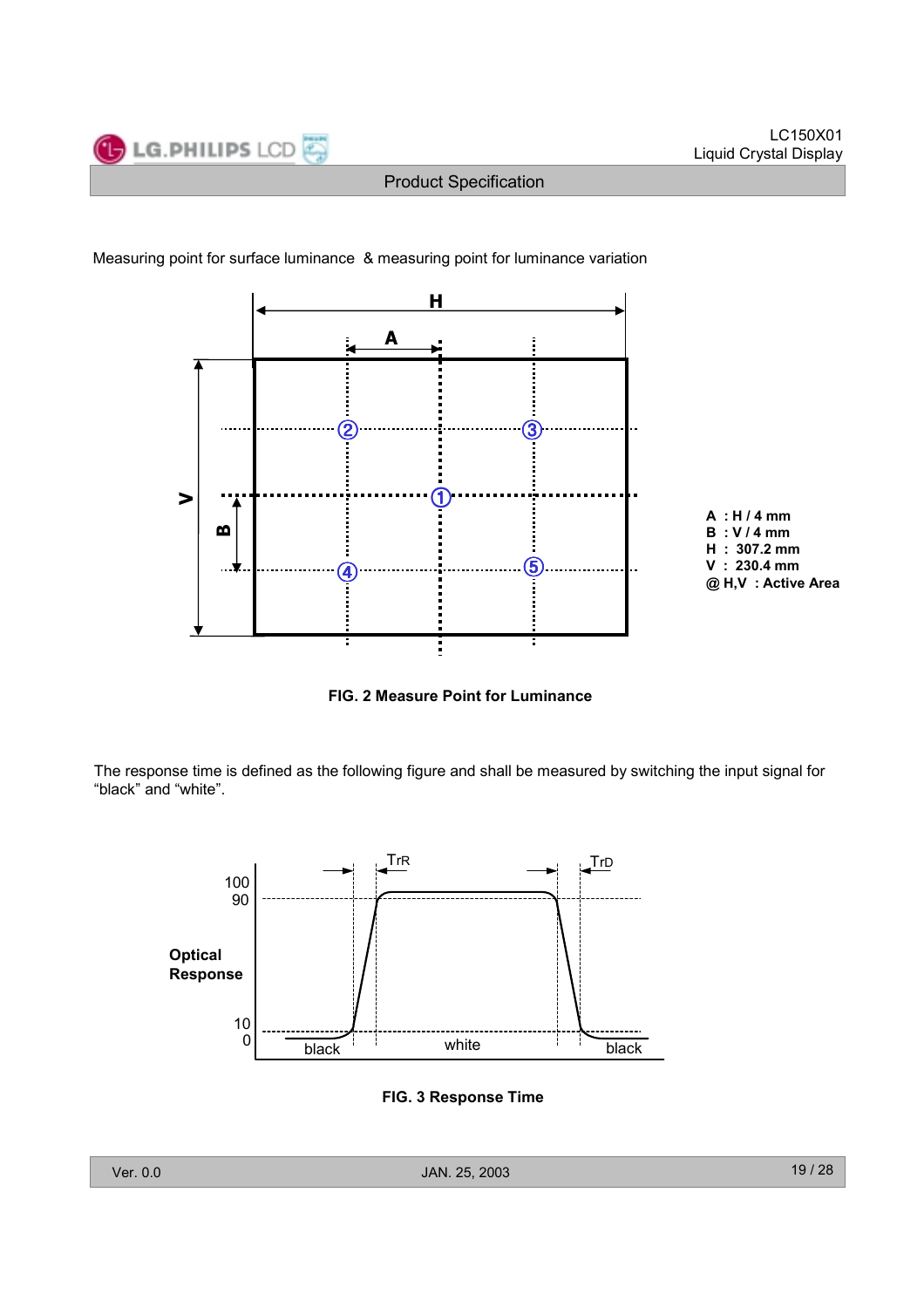



Dimension of viewing angle range



**FIG. 4 Viewing angle**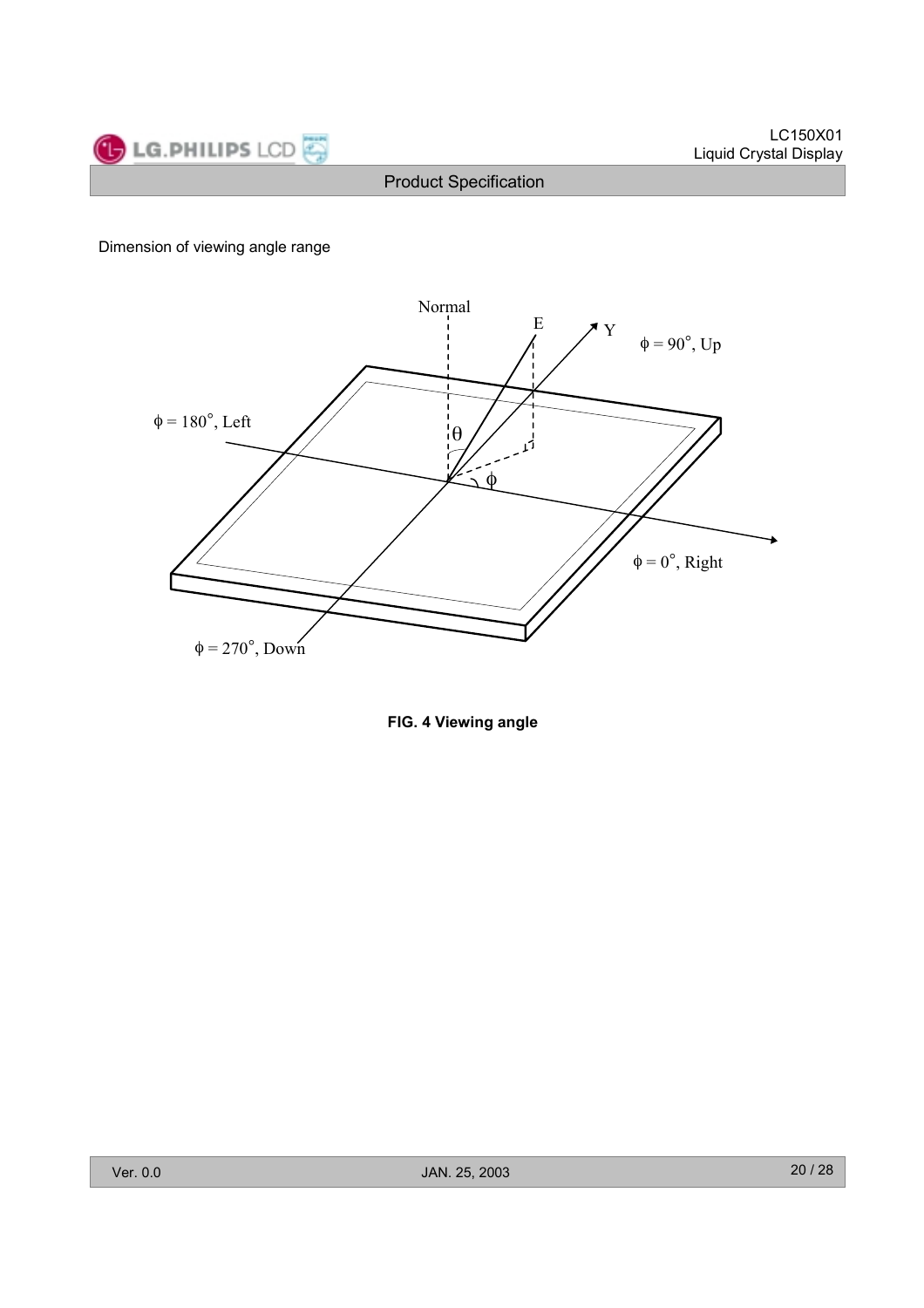

# **5. Mechanical Characteristics**

The contents provide general mechanical characteristics. In addition the figures in the next page are detailed mechanical drawing of the LCD.

|                     | Horizontal                                                           | 332.8mm   |  |  |  |
|---------------------|----------------------------------------------------------------------|-----------|--|--|--|
| Outline Dimension   | Vertical                                                             | 262.8mm   |  |  |  |
|                     | Depth                                                                | $22.0$ mm |  |  |  |
| Bezel Area          | Horizontal                                                           | 308.2 mm  |  |  |  |
|                     | Vertical                                                             | 232.2 mm  |  |  |  |
|                     | Horizontal                                                           | 304.128mm |  |  |  |
| Active Display Area | Vertical                                                             | 228.096mm |  |  |  |
| Weight              | 1,850g (Typ.), 1,950g (Max.)                                         |           |  |  |  |
| Surface Treatment   | Hard coating(3H)<br>Anti-glare(13%) treatment of the front polarizer |           |  |  |  |

Notes : Please refer to a mechanic drawing in terms of tolerance at the next page.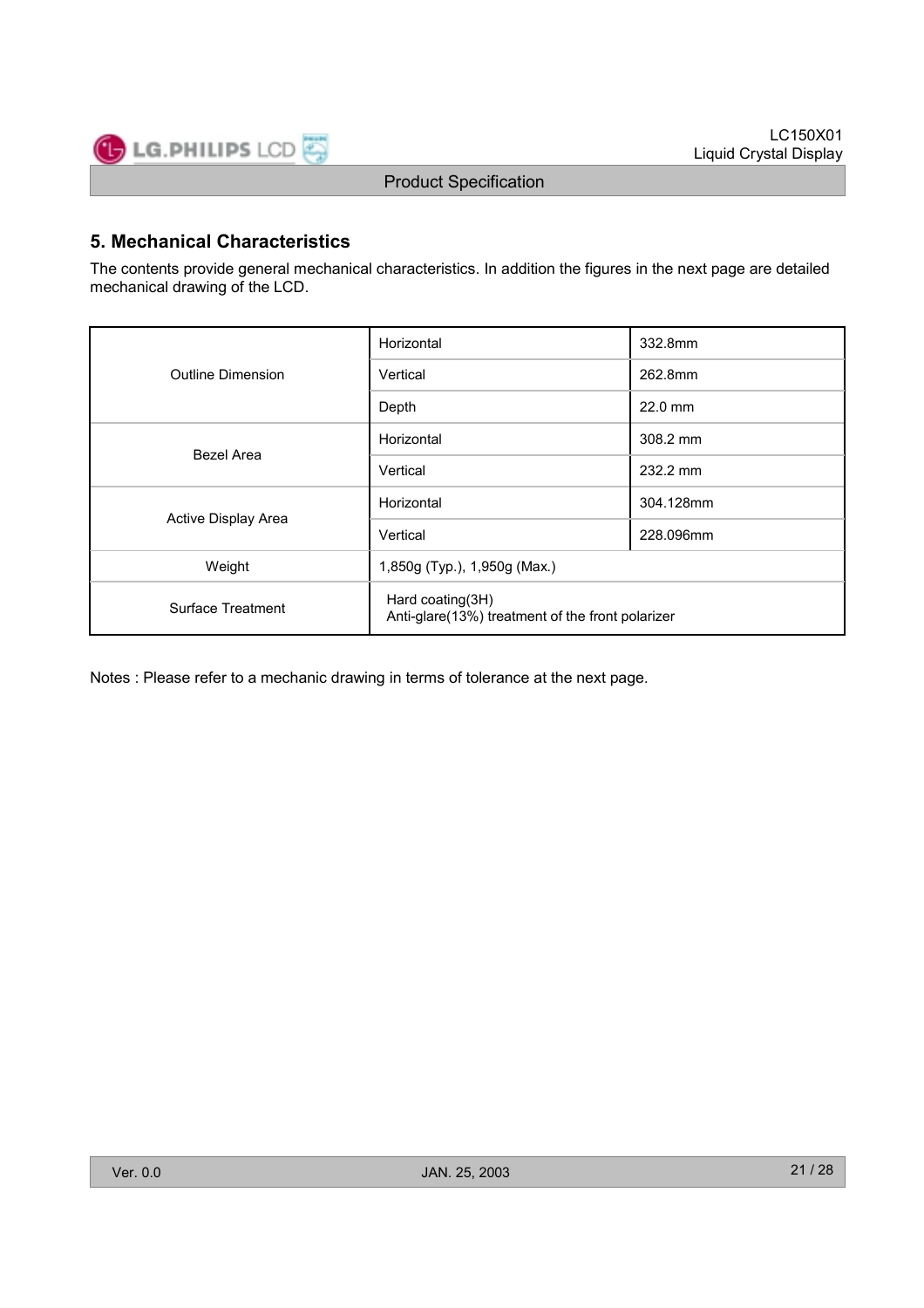

Ver. 0.0 JAN. 25, 2003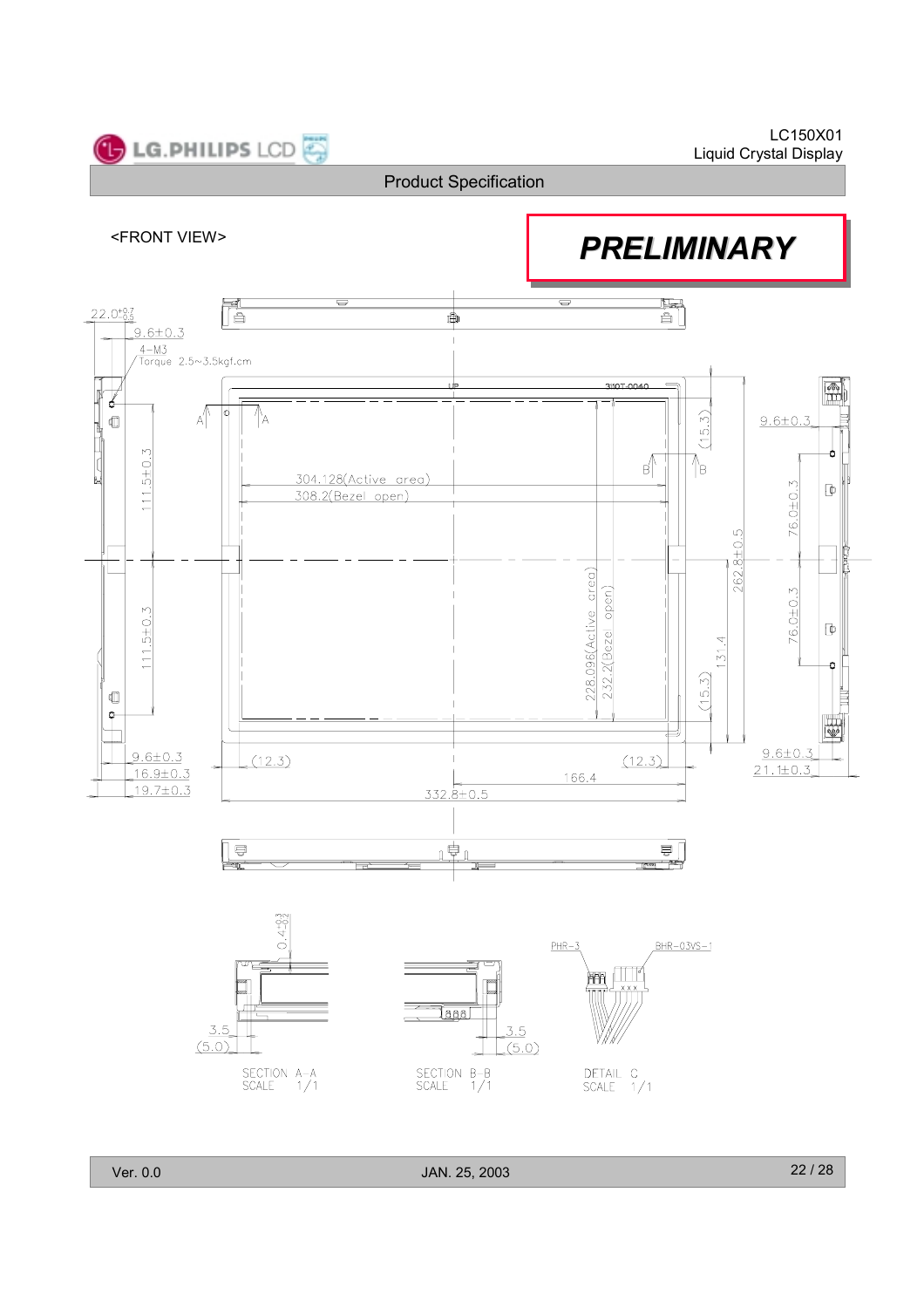





**NOTES** 

- 
- 1. Unspecified tolerances are to be  $\pm 0.5$ mm.<br>2. Both backlight wires and contraction tubes are excluded<br>from outline dimensions.
- 3. Tilt and partial disposition tolerance of display area<br>are as following.<br>(1) Y-Direction : IA-BI ≤1.0mm<br>(2) X-Direction : IC-DI ≤1.0mm
	-



4. Lamp(CCFL) lot No.is marked at backlight connector.



*PRELIMINARY PRELIMINARY PRELIMINARY*

5. Do not wrap conductive tapes around the backlight wires.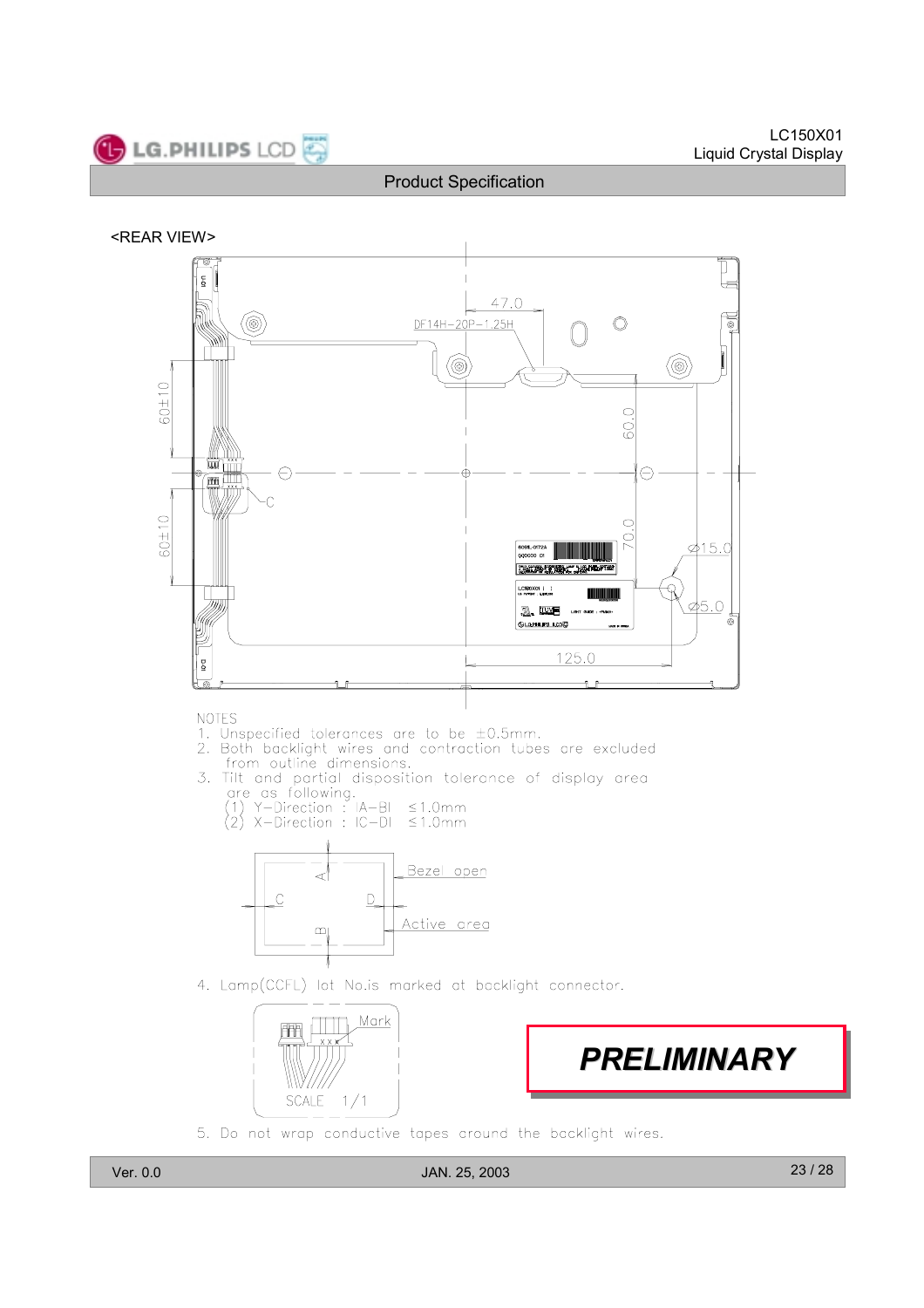

# **6. Reliability**

Environment test condition

| No             | Test Item                                   | Condition                                                                                                                     |
|----------------|---------------------------------------------|-------------------------------------------------------------------------------------------------------------------------------|
| 1              | High temperature storage test               | Ta= 60°C 240h                                                                                                                 |
| $\overline{2}$ | Low temperature storage test                | Ta= -20°C 240h                                                                                                                |
| 3              | High temperature operation test             | Ta= 50°C 50%RH<br>240h                                                                                                        |
| 4              | Low temperature operation test              | Ta= 0°C<br>240h                                                                                                               |
| 5              | <b>Vibration test</b><br>(non-operating)    | Wave form: random<br>Vibration level: 1.0G RMS<br>Bandwidth: 10-500Hz<br>Duration: X, Y, Z, 20 min<br>One time each direction |
| 6              | Shock test<br>(non-operating)               | Shock level: 120G<br>Waveform: half sine wave, 2ms<br>Direction : $\pm X$ , $\pm Y$ , $\pm Z$<br>One time each direction      |
| 7              | Altitude<br>operating<br>storage / shipment | 0 - 10,000 feet(3048m)<br>0 - 40,000 feet(12,192m)                                                                            |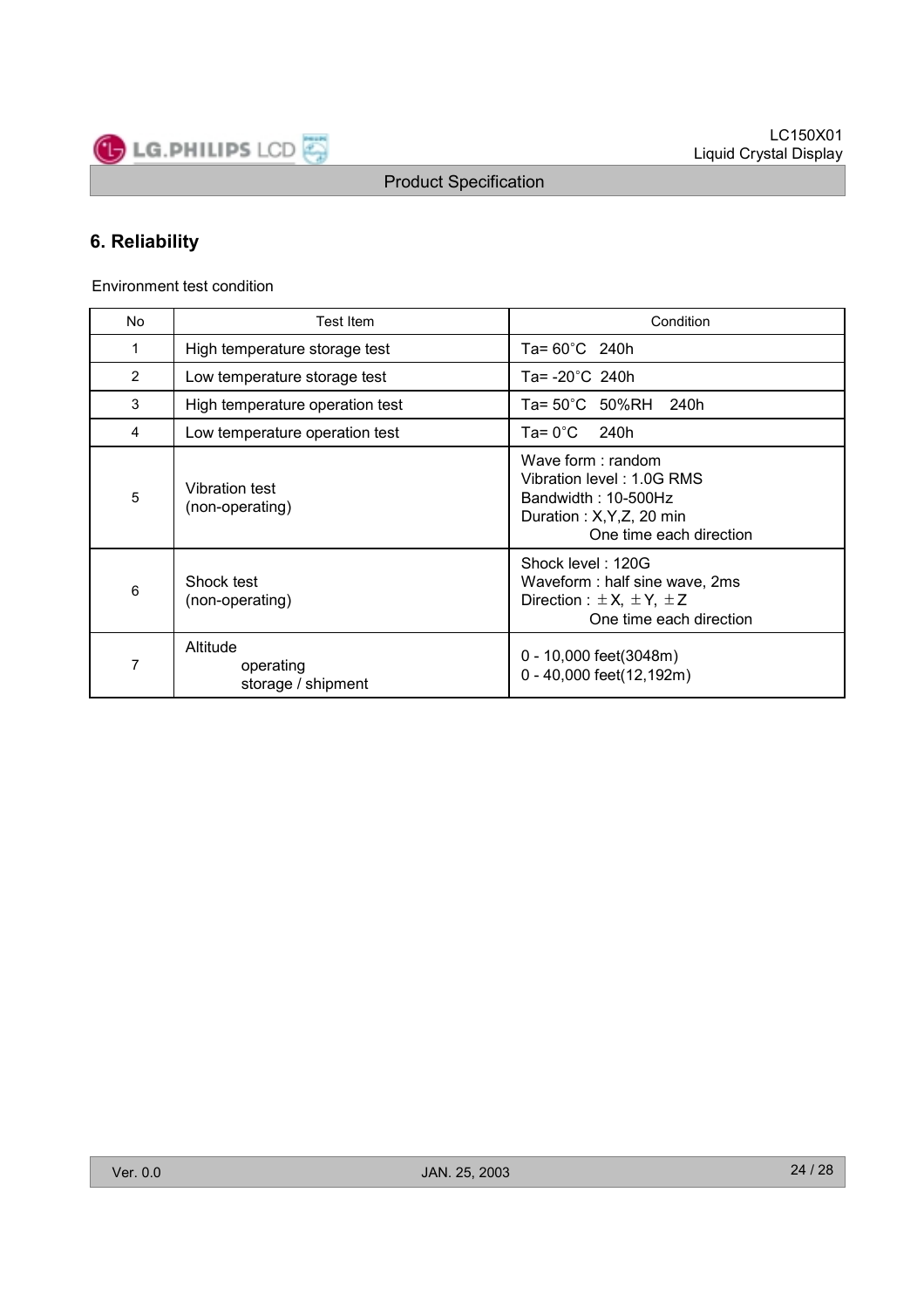

# **7. International Standards**

#### **7-1. Safety**

- a) UL 1950 Third Edition, Underwriters Laboratories, Inc. Jan. 28, 1995.
- Standard for Safety of Information Technology Equipment Including Electrical Business Equipment. b) CAN/CSA C22.2 No. 950-95 Third Edition, Canadian Standards Association, Jan. 28, 1995.
- Standard for Safety of Information Technology Equipment Including Electrical Business Equipment. c) EN 60950 : 1992+A1: 1993+A2: 1993+A3: 1995+A4: 1997+A11: 1997
- IEC 950 : 1991+A1: 1992+A2: 1993+A3: 1995+A4: 1996 European Committee for Electrotechnical Standardization(CENELEC) EUROPEAN STANDARD for Safety of Information Technology Equipment Including Electrical Business Equipment.
- d) The standard for safety is required at the system sides elsewhere

# **7-2. EMC**

a) ANSI C63.4 "Methods of Measurement of Radio-Noise Emissions from Low-Voltage Electrical and Electrical Equipment in the Range of 9kHZ to 40GHz. "American National Standards Institute(ANSI), 1992

b) C.I.S.P.R "Limits and Methods of Measurement of Radio Interface Characteristics of Information Technology Equipment." International Special Committee on Radio Interference.

c) EN 55022 "Limits and Methods of Measurement of Radio Interface Characteristics of Information Technology Equipment." European Committee for Electrotechnical Standardization.(CENELEC), 1998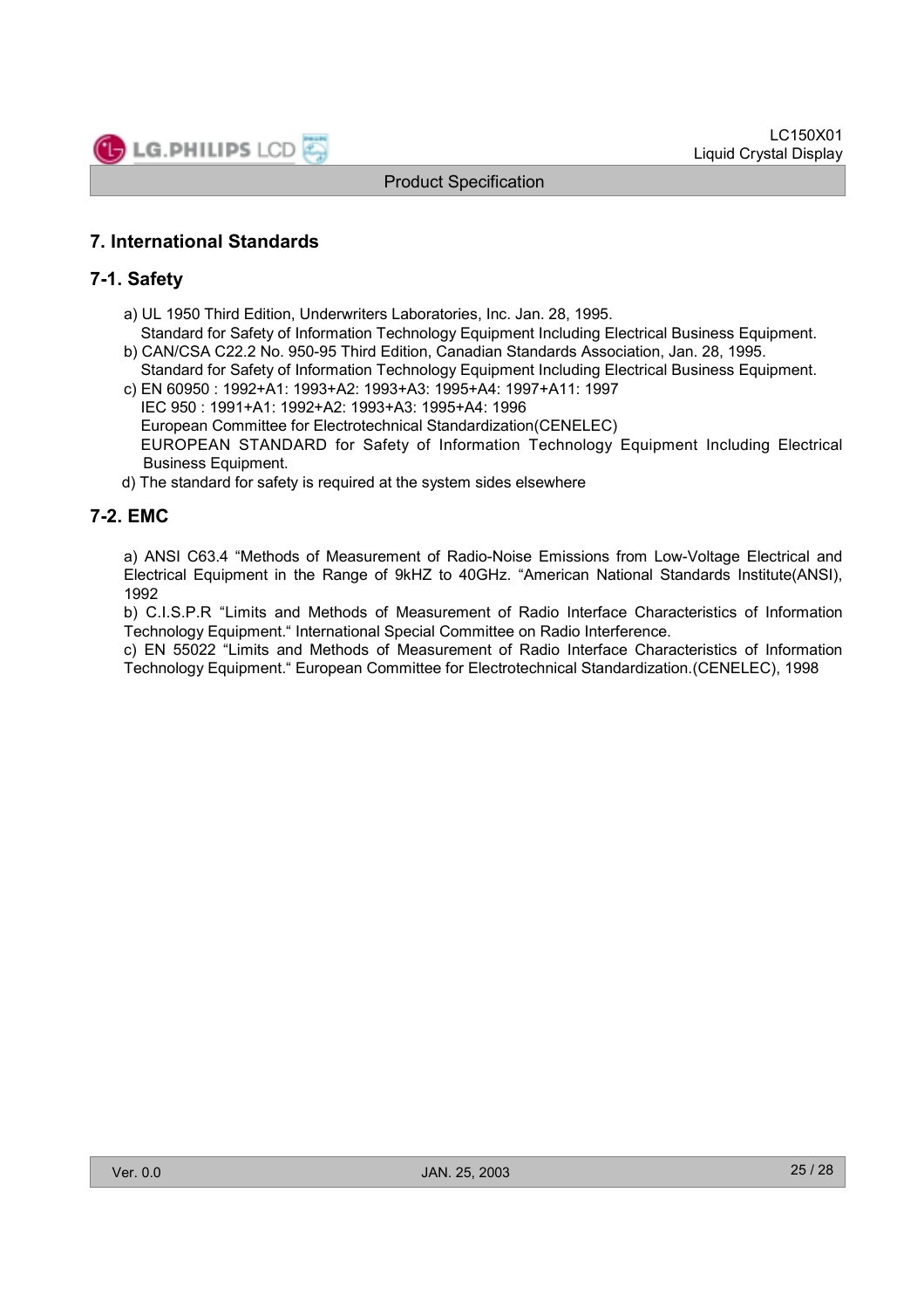

# **8. Packing**

# **8-1. Designation of Lot Mark**

a) Lot Mark



A,B,C : SIZE D : YEAR E : MONTH F,G : PANEL CODE H : ASSEMBLY CODE

I,J,K,L,M : SERIAL NO.

#### Note

1. YEAR

| Year | 97 | 98 | 99 | 2000 | 2001 | 2002 | 2003 | 2004 | 2005 | 2006 | 2007 |
|------|----|----|----|------|------|------|------|------|------|------|------|
| Mark |    |    |    |      |      |      |      |      |      |      |      |

2. MONTH

| Month | Jan | Feb | . .<br>Mar | Apr | May | Jun | Jul | Aug | Sep | $\sim$<br>Oct | Nov | Dec |
|-------|-----|-----|------------|-----|-----|-----|-----|-----|-----|---------------|-----|-----|
| Mark  |     | -   |            |     |     |     |     |     |     |               |     | ◡   |

3. Serial No.

| Year | 1 ~ 99999       | 100000 $\sim$                |  |  |  |  |
|------|-----------------|------------------------------|--|--|--|--|
| Mark | $00001 - 99999$ | $A0001 \sim A9999$ , , Z9999 |  |  |  |  |

b) Location of Lot Mark

Serial NO. is printed on the label. The label is attached to the backside of the LCD module. This is subject to change without prior notice.

# **8-2. Packing Form**

- a) Package quantity in one box : 7 pcs
- b) Box Size:  $443$ mm  $\times$  375mm  $\times$  350mm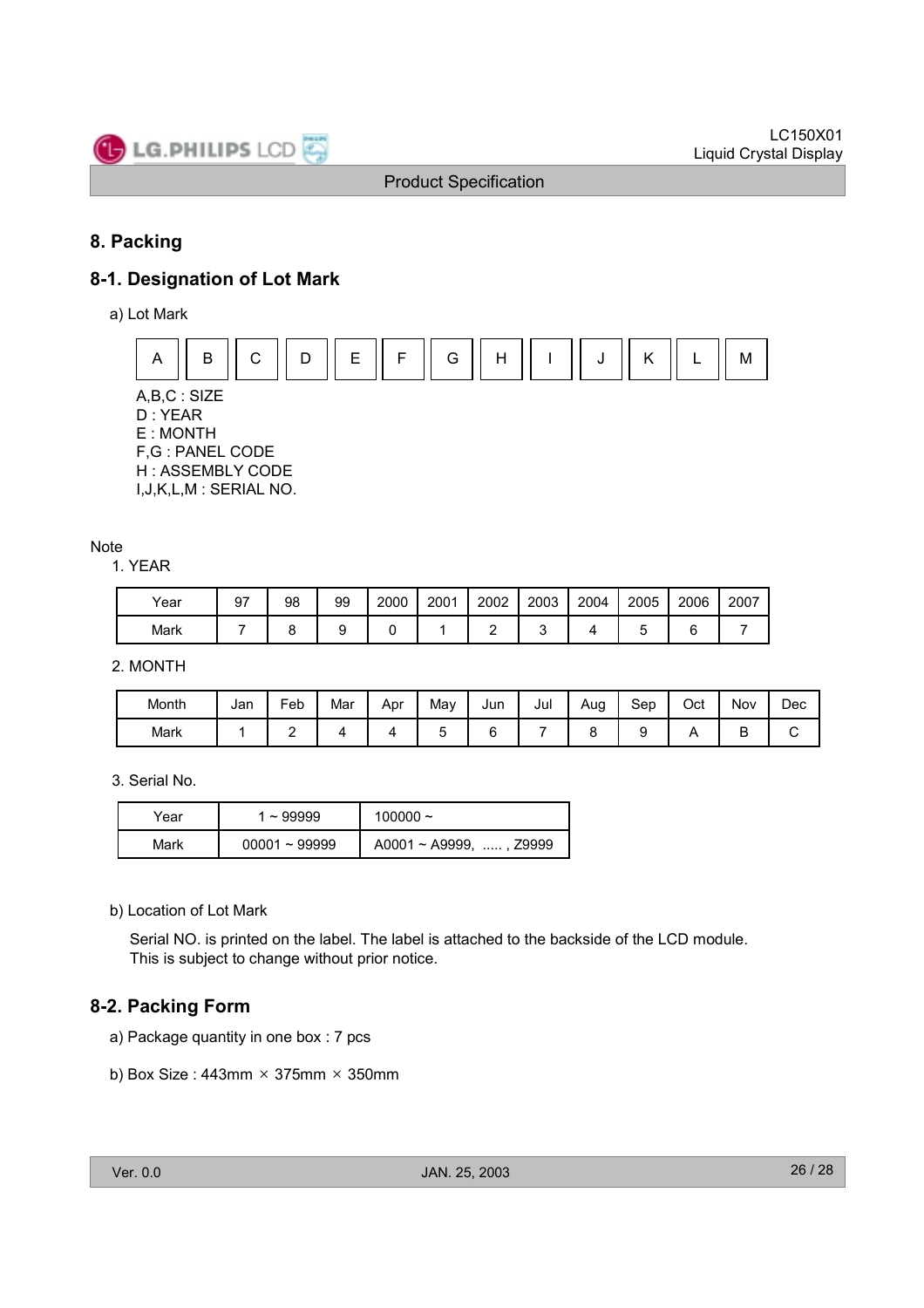

# **9. PRECAUTIONS**

Please pay attention to the followings when you use this TFT LCD module.

# **9-1. MOUNTING PRECAUTIONS**

- (1) You must mount a module using holes arranged in four corners or four sides.
- (2) You should consider the mounting structure so that uneven force (ex. Twisted stress) is not applied to the module. And the case on which a module is mounted should have sufficient strength so that external force is not transmitted directly to the module.
- (3) Please attach the surface transparent protective plate to the surface in order to protect the polarizer. Transparent protective plate should have sufficient strength in order to the resist external force.
- (4) You should adopt radiation structure to satisfy the temperature specification.
- (5) Acetic acid type and chlorine type materials for the cover case are not desirable because the former generates corrosive gas of attacking the polarizer at high temperature and the latter causes circuit break by electro-chemical reaction.
- (6) Do not touch, push or rub the exposed polarizers with glass, tweezers or anything harder than HB pencil lead. And please do not rub with dust clothes with chemical treatment. Do not touch the surface of polarizer for bare hand or greasy cloth.(Some cosmetics are detrimental to the polarizer.)
- (7) When the surface becomes dusty, please wipe gently with absorbent cotton or other soft materials like chamois soaks with petroleum benzene. Normal-hexane is recommended for cleaning the adhesives used to attach front / rear polarizers. Do not use acetone, toluene and alcohol because they cause chemical damage to the polarizer.
- (8) Wipe off saliva or water drops as soon as possible. Their long time contact with polarizer causes deformations and color fading.
- (9) Do not open the case because inside circuits do not have sufficient strength.

# **9-2. OPERATING PRECAUTIONS**

- (1) The spike noise causes the mis-operation of circuits. It should be lower than following voltage :  $V=\pm200$ mV(Over and under shoot voltage)
- (2) Response time depends on the temperature.(In lower temperature, it becomes longer.)
- (3) Brightness depends on the temperature. (In lower temperature, it becomes lower.) And in lower temperature, response time(required time that brightness is stable after turned on) becomes longer.
- (4) Be careful for condensation at sudden temperature change. Condensation makes damage to polarizer or electrical contacted parts. And after fading condensation, smear or spot will occur.
- (5) When fixed patterns are displayed for a long time, remnant image is likely to occur.
- (6) Module has high frequency circuits. Sufficient suppression to the electromagnetic interference shall be done by system manufacturers. Grounding and shielding methods may be important to minimized the interference.
- (7) Please do not give any mechanical and/or acoustical impact to LCM. Otherwise, LCM can not be operated its full characteristics perfectly.
- (8) A screw which is fastened up the steels should be a machine screw (if not, it causes metallic foreign material and deal LCM a fatal blow)
- (9) Please do not set LCD on its edge